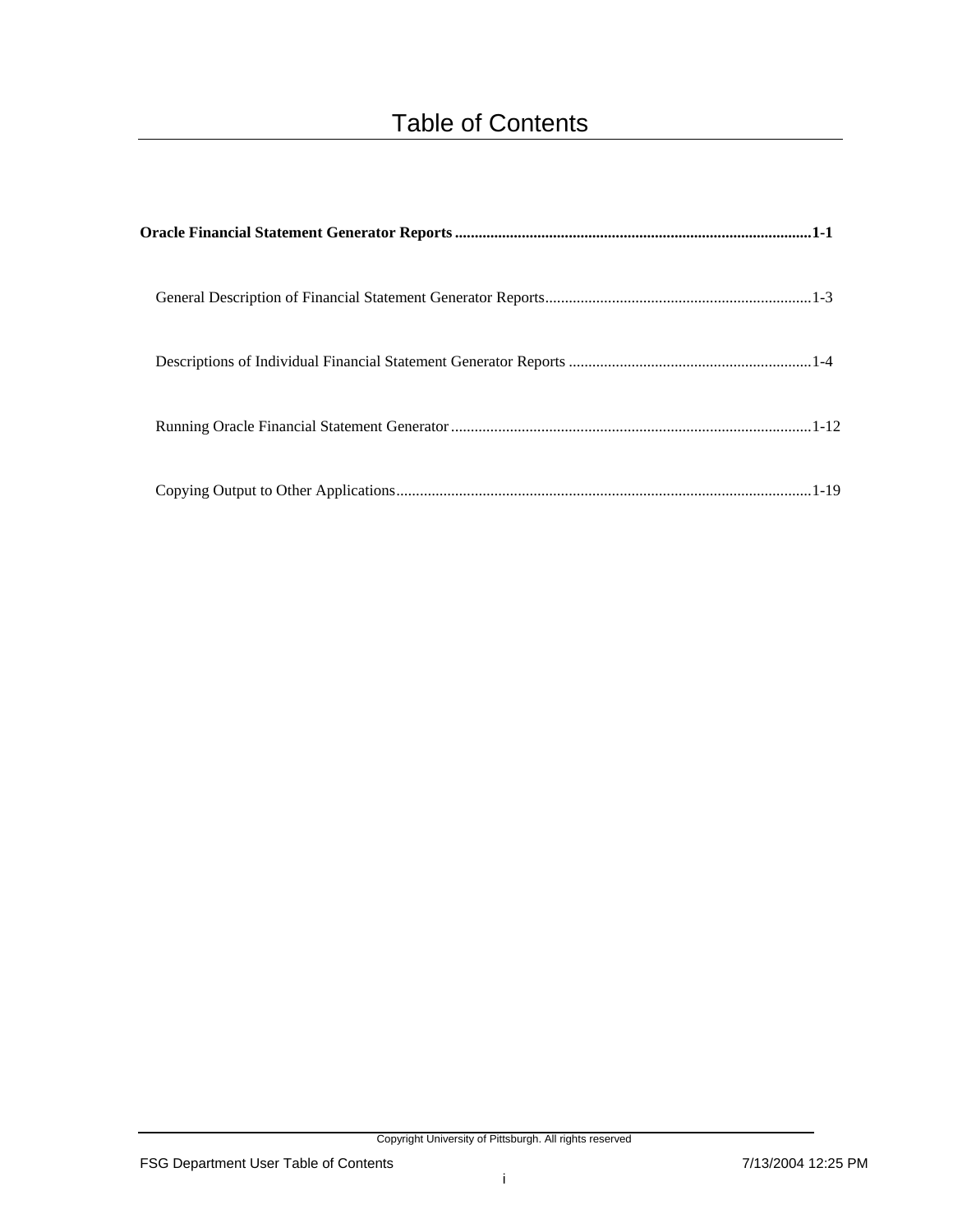### **Oracle Financial Statement Generator Reports**

**Chapter 1**

Copyright University of Pittsburgh. All rights reserved.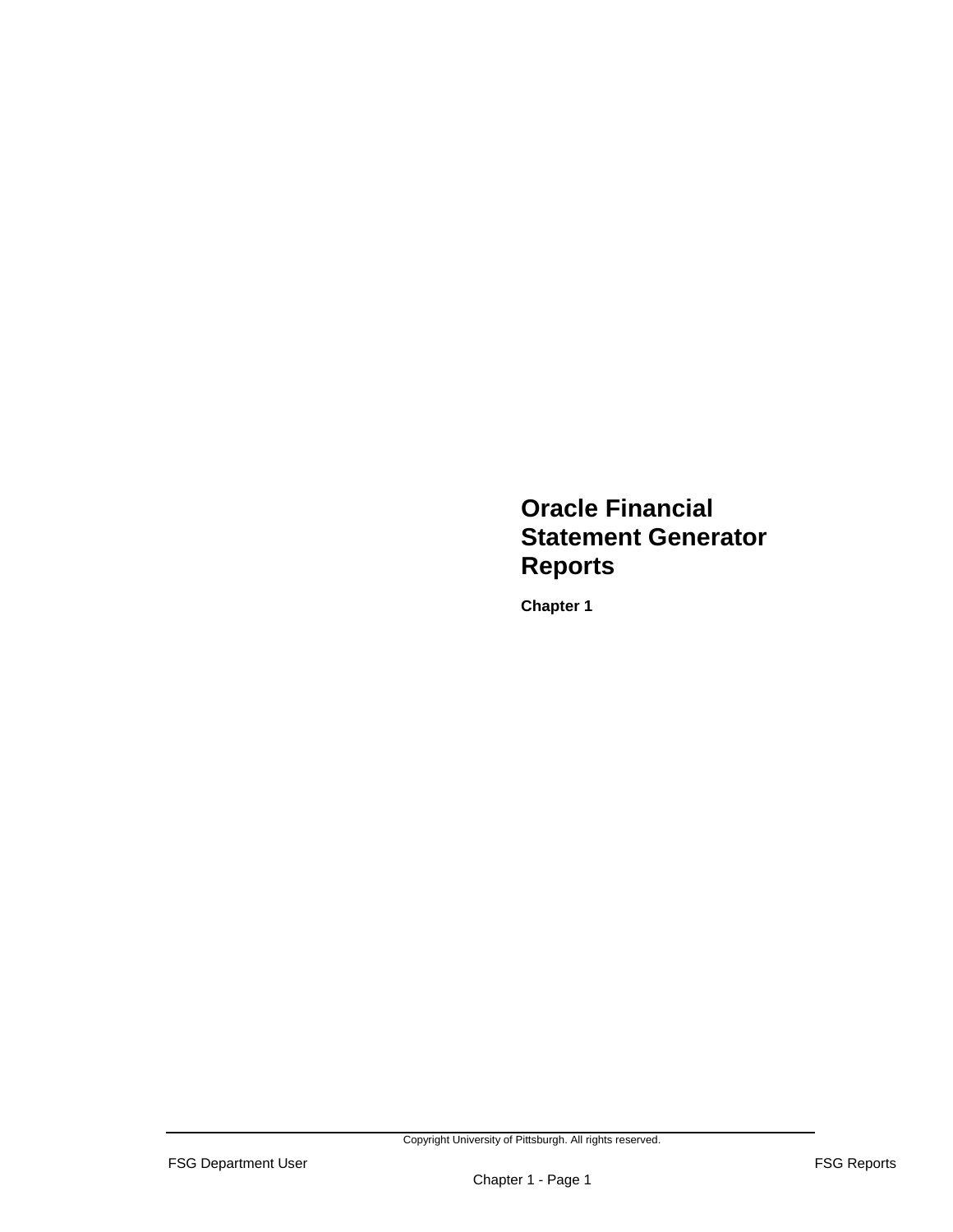### **Section Objectives**

At the end of this section, you should be able to:

- Describe Financial Statement Generator Reports
- Run Financial Statement Generator Reports
- Copy financial data contained in the reports from PRISM to Excel electronically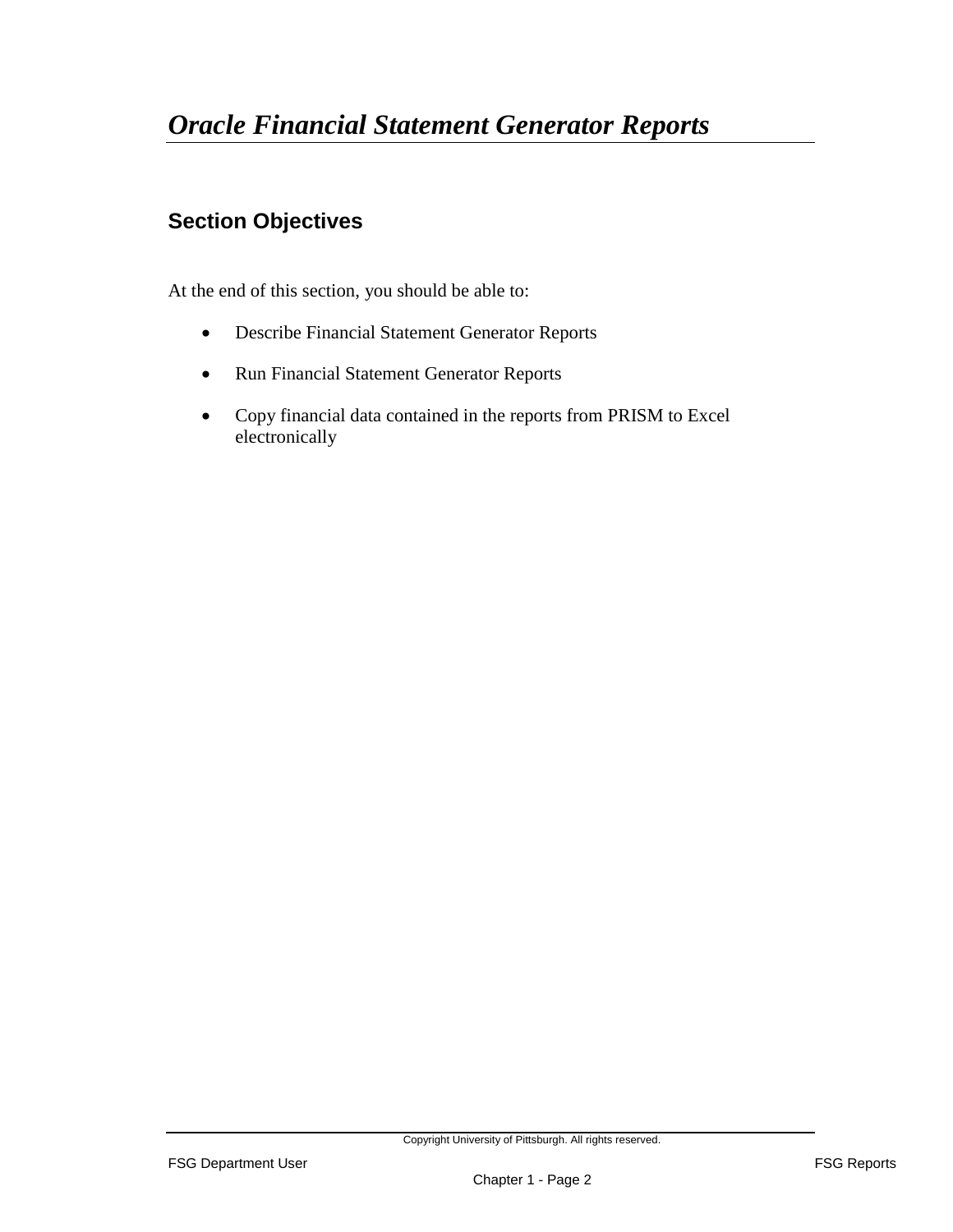#### **General Description of Financial Statement Generator (FSG) Reports**

- Custom-built reports that provide summary information (i.e., no transaction detail) for a specific period selected by the user.
- Reports are designed to include only those accounts to which the user has access through their online PRISM responsibility.
- Each FSG is pre-defined as to its content, columns and rows.
- A *Segment Override* feature allows the user to limit a report to a subset of the content, such as a single department value.
- Use the *Segment Override* feature cautiously, because the use of certain override fields may result in confusing, misleading or unusable output.
- Questions regarding the *Segment Override* feature should be directed to:

 **Michael Moran (412) 624-6625**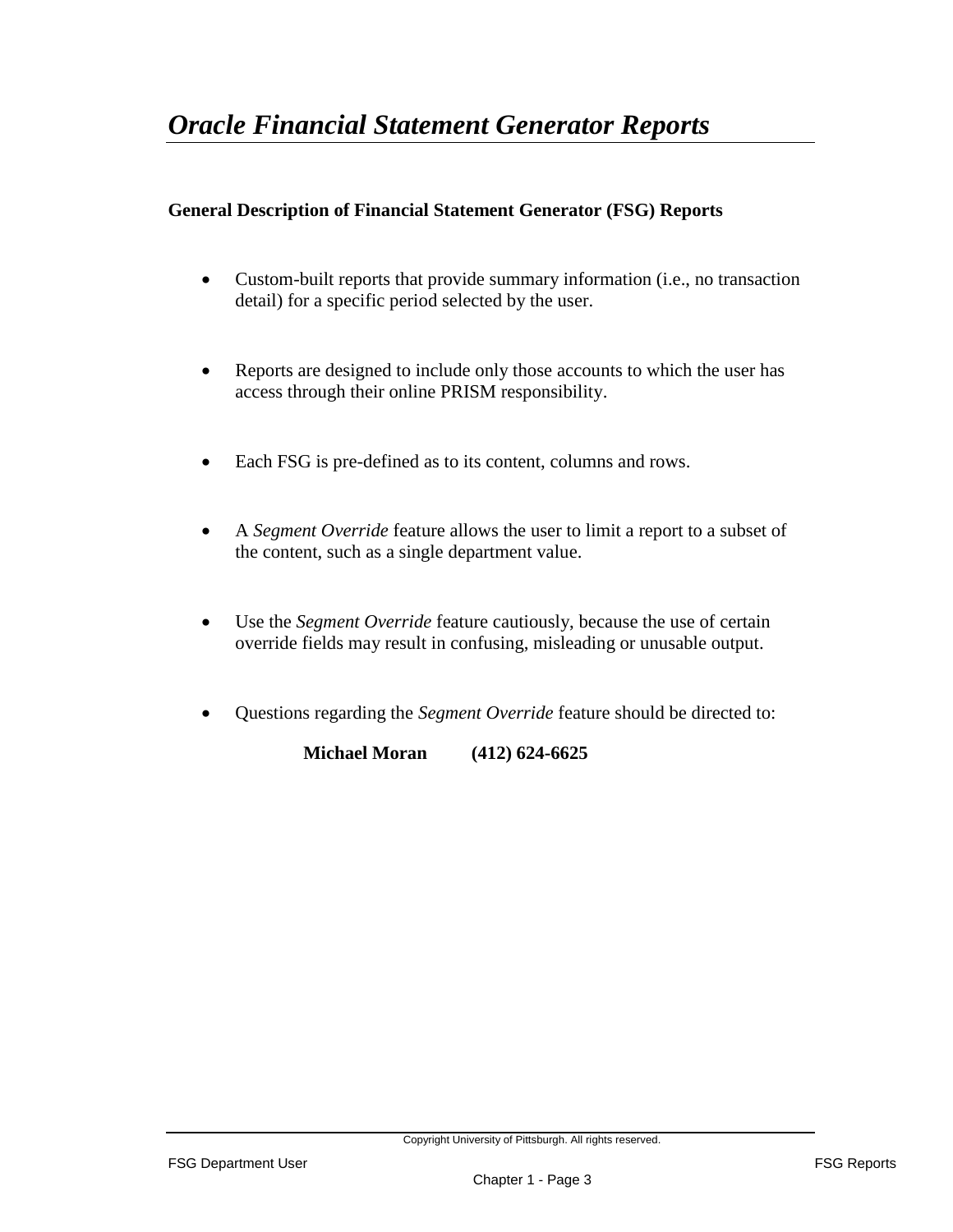### *Oracle Financial Statement Generator Reports*

#### **Descriptions of Individual FSG Reports Available in the PRISM General Ledger**

#### *1. PGL FSG – GL Summary*

- Report Title: *General Ledger Summary*
- Displays fiscal year-to-date actual revenues, expenses, and net assets by account for each entity (02, 03, 04, 05, 06, 08, 09, 47, 48).
- Can take more than an hour to execute.
- Segment Override: Entity and/or Department

#### *2. PGL FSG – GL Summary (05)*

- Report Title: *General Ledger Summary (Entity 05)*
- Displays fiscal year-to-date actual revenues, expenses (direct & indirect), and net assets by account for entity 05.
- Can take more than an hour to execute.
- Segment Override: Department

#### *3. PGL FSG – I/S Budget Variance Detail*

- Report Title: *Income Statement Budget Variance Detail*
- Compares fiscal year-to-date budget and actual revenues and expenses by department, purpose, subcode and reference code in entities 02 and 03.
- Segment Override: Entity and/or Department

#### *4. PGL FSG – I/S Budget Variance Summary*

- Report Title: *Income Statement Budget Variance Summary*
- Compares fiscal year-to-date budget and actual revenues and expenses by subcode category in entities 02 and 03 for both the current and prior fiscal years.
- Segment Override: Entity and/or Department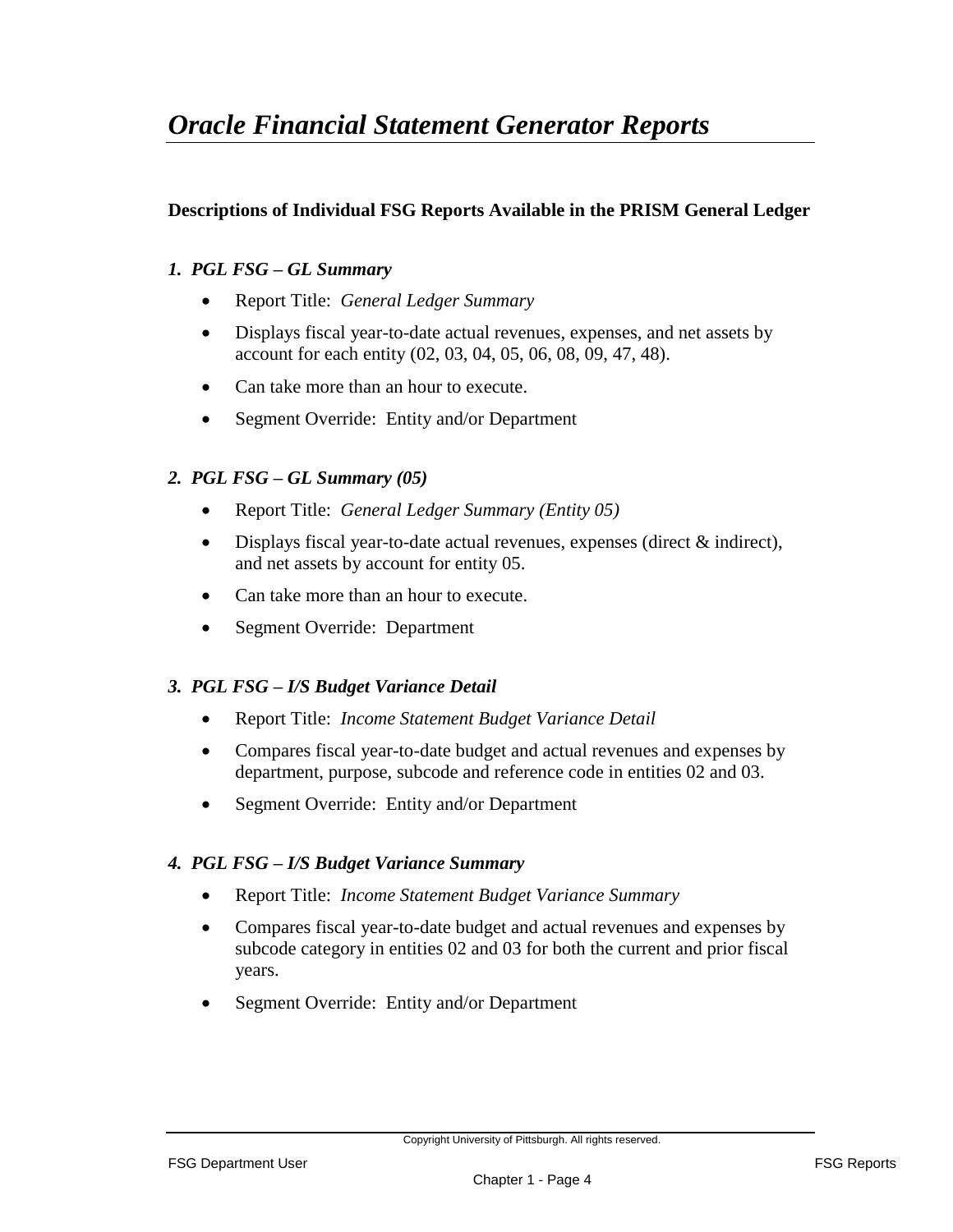#### *5. PGL FSG - I/S Budget Variance Summary (Fin Aid)*

- Report Title: *Income Statement Budget Variance Summary – Financial Aid Accounts*
- Compares fiscal year-to-date budget and actual revenues and expenses by subcode category for purpose 07xxx accounts entity 02 for both the current and prior fiscal years.
- Segment Override: Department

#### *6. PGL FSG – I/S Budget Variance Summary by Dept*

- Report Title: *Income Statement Budget Variance Summary by Department*
- Compares fiscal year-to-date budget and actual revenues and expenses by subcode category for each department in entities 02 and 03 for both the current and prior fiscal years.
- *Segment Override*: Entity and/or Department

#### *7. PGL FSG – I/S Summary 1.1*

- Report Title: *Income Statement Summary 1.1*
- Summarizes all accounts and displays fiscal year-to-date actual revenues and expenses by subcode category in entities 02, 03, 04, 05, and 09.
- Segment Override: Department

#### *8. PGL FSG – I/S Summary 1.1 by Dept*

- Report Title: *Income Statement Summary 1.1 by Department*
- Summarizes all accounts within each department and displays fiscal year-todate actual revenues and expenses by subcode category for entities 02, 03, 04, 05, and 09.
- This report can take an hour to execute.
- Segment Override: Department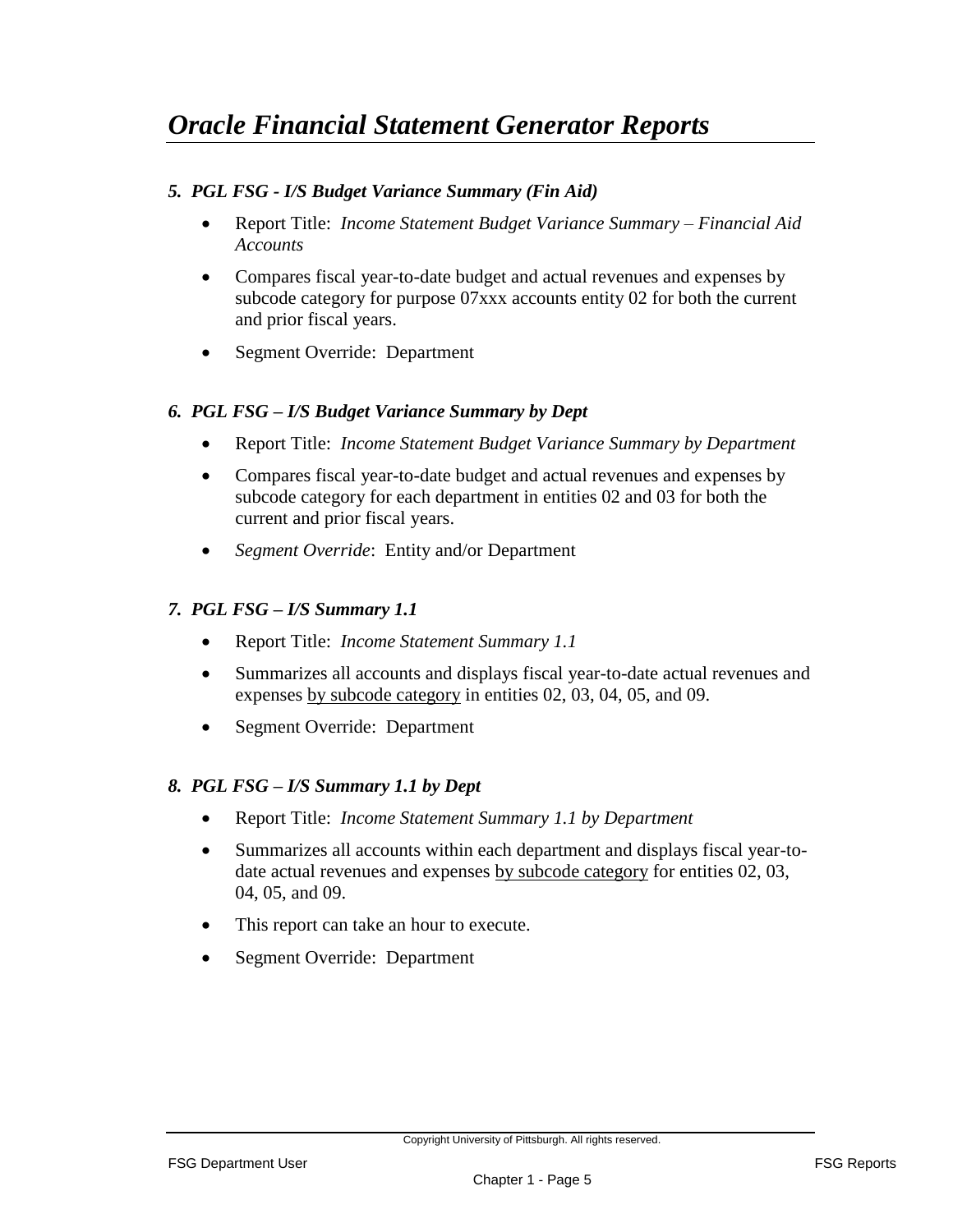#### *9. PGL FSG – I/S Summary 1.2*

- Report Title: *Income Statement Summary 1.2*
- Summarizes all accounts and displays fiscal year-to-date actual revenues and expenses by subcode in entities 02, 03, 04, 05, and 09.
- Segment Override: Department

#### *10. PGL FSG – I/S Summary 1.2 by Dept*

- Report Title: *Income Statement Summary 1.2 by Department*
- Summarizes all accounts within each department and displays fiscal year-todate actual revenues and expenses by subcode for entities 02, 03, 04, 05, and 09.
- This report can take an hour to execute.
- Segment Override: Department

#### *11. PGL FSG – I/S Summary 1.3*

- Report Title: *Income Statement Summary 1.3*
- Summarizes all accounts and displays fiscal year-to-date actual revenues and expenses by subcode and reference code in entities 02, 03, 04, 05, and 09.
- Segment Override: Department

#### *12. PGL FSG – I/S Summary 1.3 by Dept*

- Report Title: *Income Statement Summary 1.3 by Department*
- Summarizes all accounts within each department and displays fiscal year-todate actual revenues and expenses by subcode and reference code for entities 02, 03, 04, 05, and 09.
- This report can take an hour to execute.
- Segment Override: Department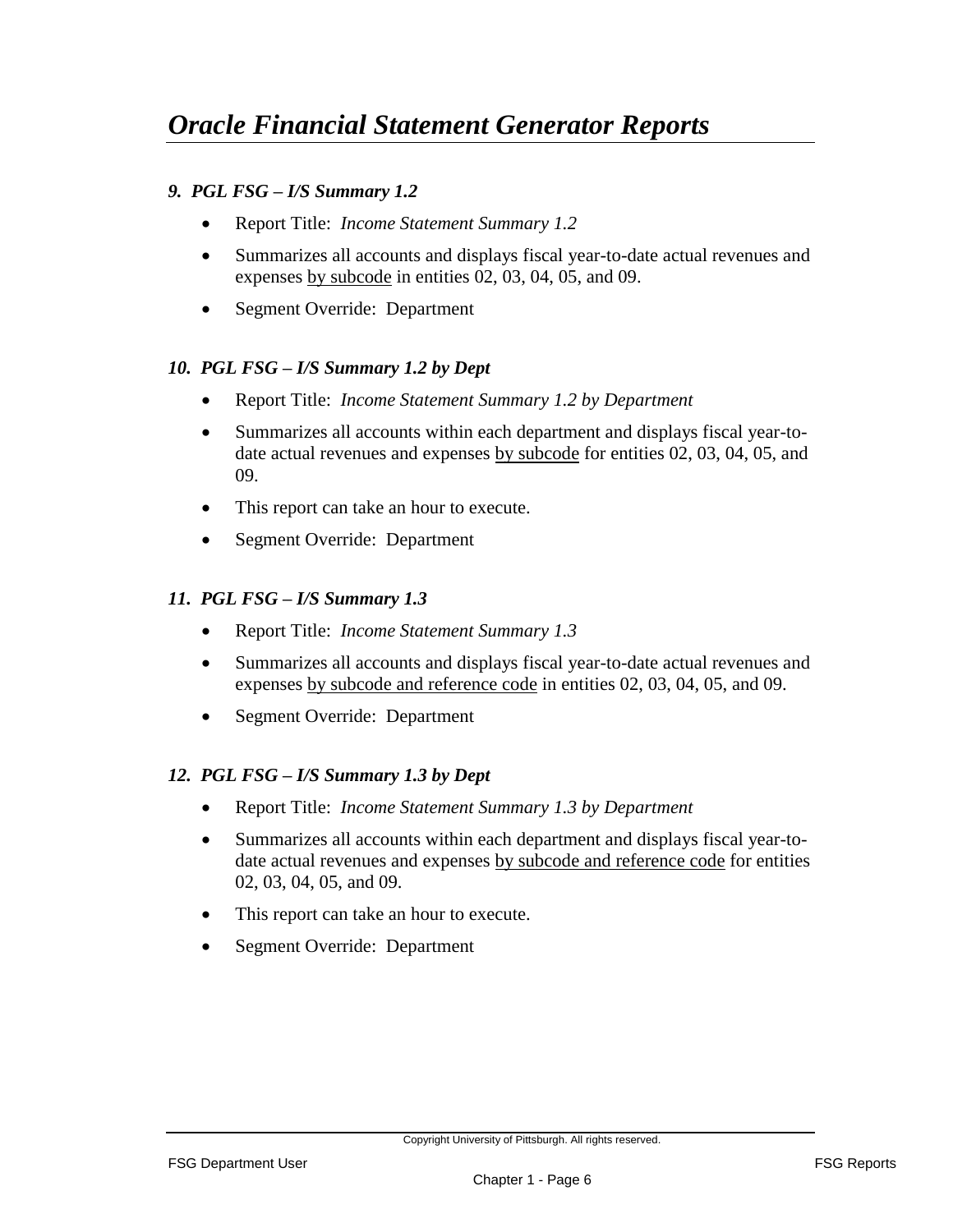#### *13. PGL FSG – I/S Summary 2.1*

- Report Title: *Income Statement Summary 2.1*
- Summarizes all accounts and displays fiscal year-to-date actual revenues and expenses by subcode category in entities 06, 08, 47 and 48.
- Segment Override: Department

#### *14. PGL FSG – I/S Summary 2.1 by Dept*

- Report Title: *Income Statement Summary 2.1 by Department*
- Summarizes all accounts within each department and displays fiscal year-todate actual revenues and expenses by subcode category for entities 06, 08, 47, and 48.
- This report can take an hour to execute.
- Segment Override: Department

#### *15. PGL FSG – I/S Summary 2.2*

- Report Title: *Income Statement Summary 2.2*
- Summarizes all accounts and displays fiscal year-to-date actual revenues and expenses by subcode in entities 06, 08, 47 and 48.
- Segment Override: Department

#### *16. PGL FSG – I/S Summary 2.2 by Dept*

- Report Title: *Income Statement Summary 2.2 by Department*
- Summarizes all accounts within each department and displays fiscal year-todate actual revenues and expenses by subcode for entities 06, 08, 47, and 48.
- This report can take an hour to execute.
- Segment Override: Department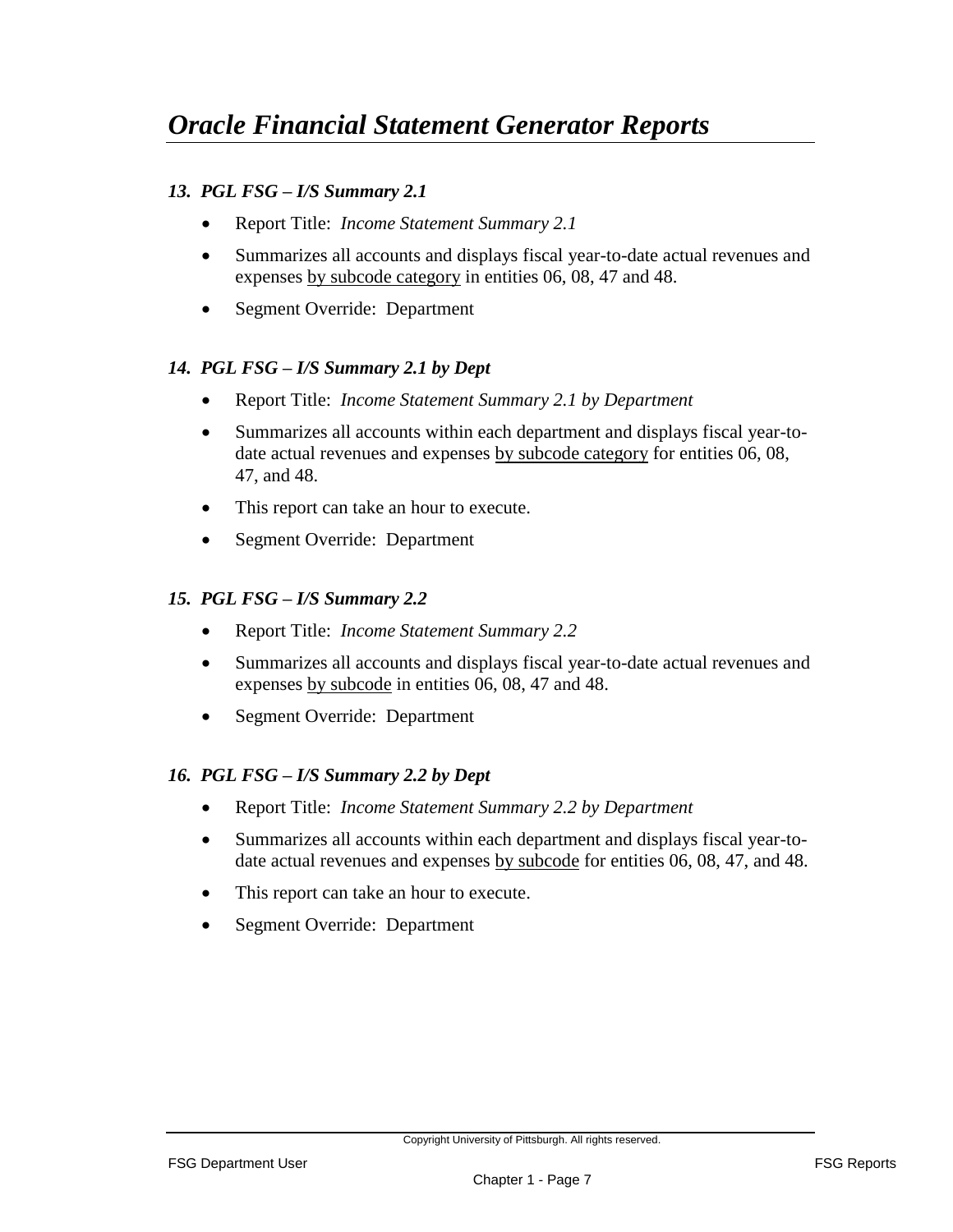#### *17. PGL FSG – I/S Summary 2.3*

- Report Title: *Income Statement Summary 2.3*
- Summarizes all accounts and displays fiscal year-to-date actual revenues and expenses by subcode and reference code in entities 06, 08, 47 and 48.
- Segment Override: Department

#### *18. PGL FSG – I/S Summary 2.3 by Dept*

- Report Title: *Income Statement Summary 2.3 by Department*
- Summarizes all accounts within each department and displays fiscal year-todate actual revenues and expenses by subcode and reference code for entities 06, 08, 47, and 48.
- This report can take an hour to execute.
- Segment Override: Department

#### *19. PGL FSG* **–** *Level II I/S (02 & 03)*

- Report Title: *Level II Income Statement – Entities 02 & 03*
- Compares fiscal year-to-date budget to fiscal year-to-date actual by subcode and reference code for entities 02 and 03. Includes period-to-date budget and period-to-date actual data.
- *Segment Override*: Entity and/or Department

#### *20. PGL FSG* **–** *Level II I/S (04 & 06-48)*

- Report Title: *Level II Income Statement – Entities 04 & 06-48*
- Provides period-to-date actual and fiscal year-to-date actual by subcode and reference code for entities 04, 06, 08, 09, 47 and 48.
- *Segment Override*: Entity and/or Department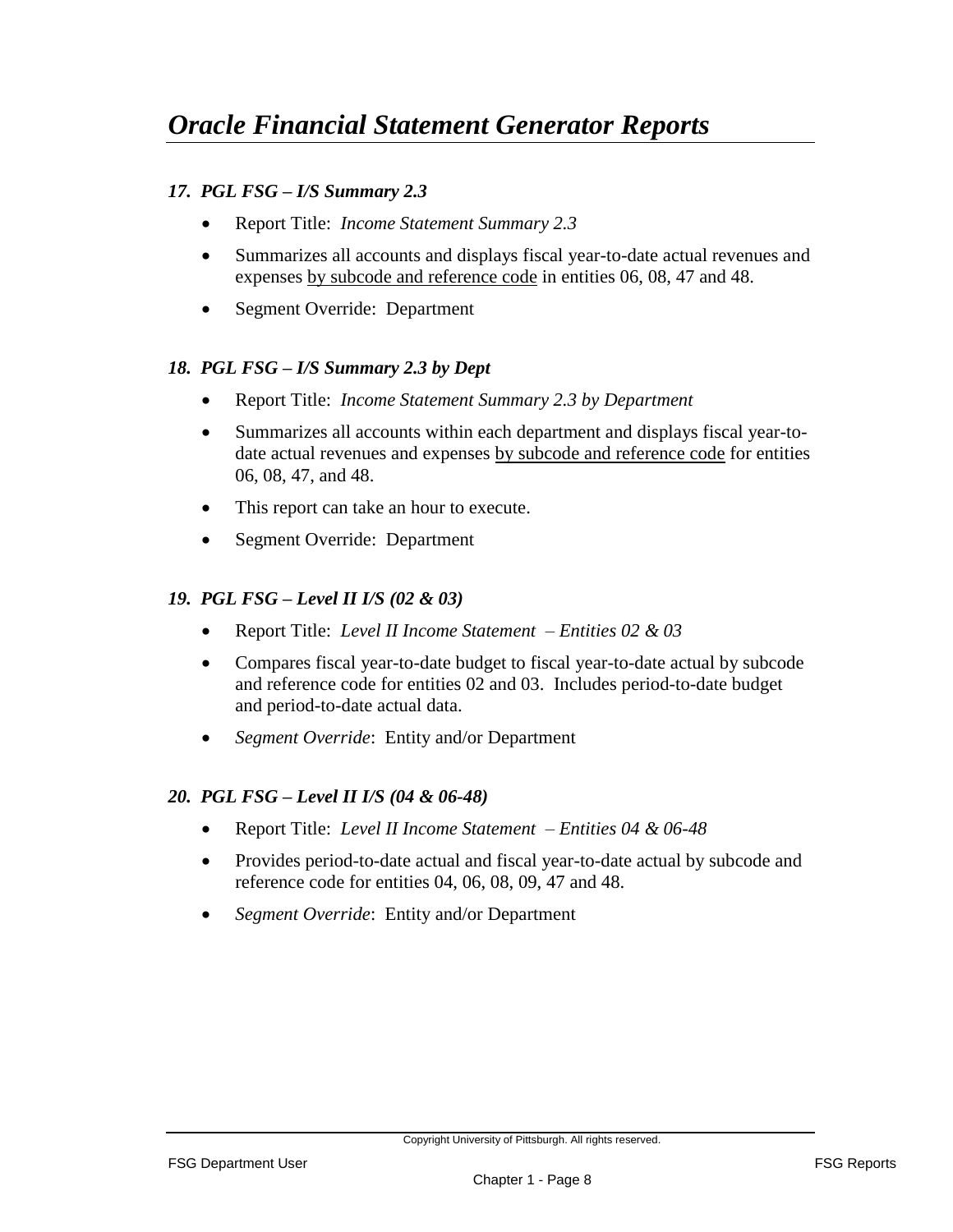#### *21. PGL FSG – Level II I/S (05)*

- Report Title: *Level II Income Statement – Entity 05*
- Compares project-to-date budget to actual and fiscal year-to-date budget to actual by subcode and reference code for entity 05. Includes period-to-date actual data.
- Segment Override: Department

#### *22. PGL FSG* **–** *Level II I/S Detail (02 & 03)*

- Report Title: *Level II Income Statement Detail – Entities 02 & 03*
- Compares fiscal year-to-date budget to fiscal year-to-date actual by department, purpose, subcode and reference code for entities 02 and 03. Includes period-to-date budget and period-to-date actual data.
- *Segment Override*: Entity and/or Department

#### *23. PGL FSG* **–** *Level II I/S Detail (04 & 06-48)*

- Report Title: *Level II Income Statement Detail – Entities 04 & 06-48*
- Provides period-to-date actual and fiscal year-to-date actual by department, purpose, subcode and reference code for entities 04, 06, 08, 09, 47 and 48.
- *Segment Override*: Entity and/or Department

#### *24. PGL FSG – Level II I/S Detail (05)*

- Report Title: *Level II Income Statement Detail – Entity 05*
- Compares project-to-date budget to actual and fiscal year-to-date budget to actual by department, project, subcode and reference code for entity 05. Includes period-to-date actual data.
- Segment Override: Department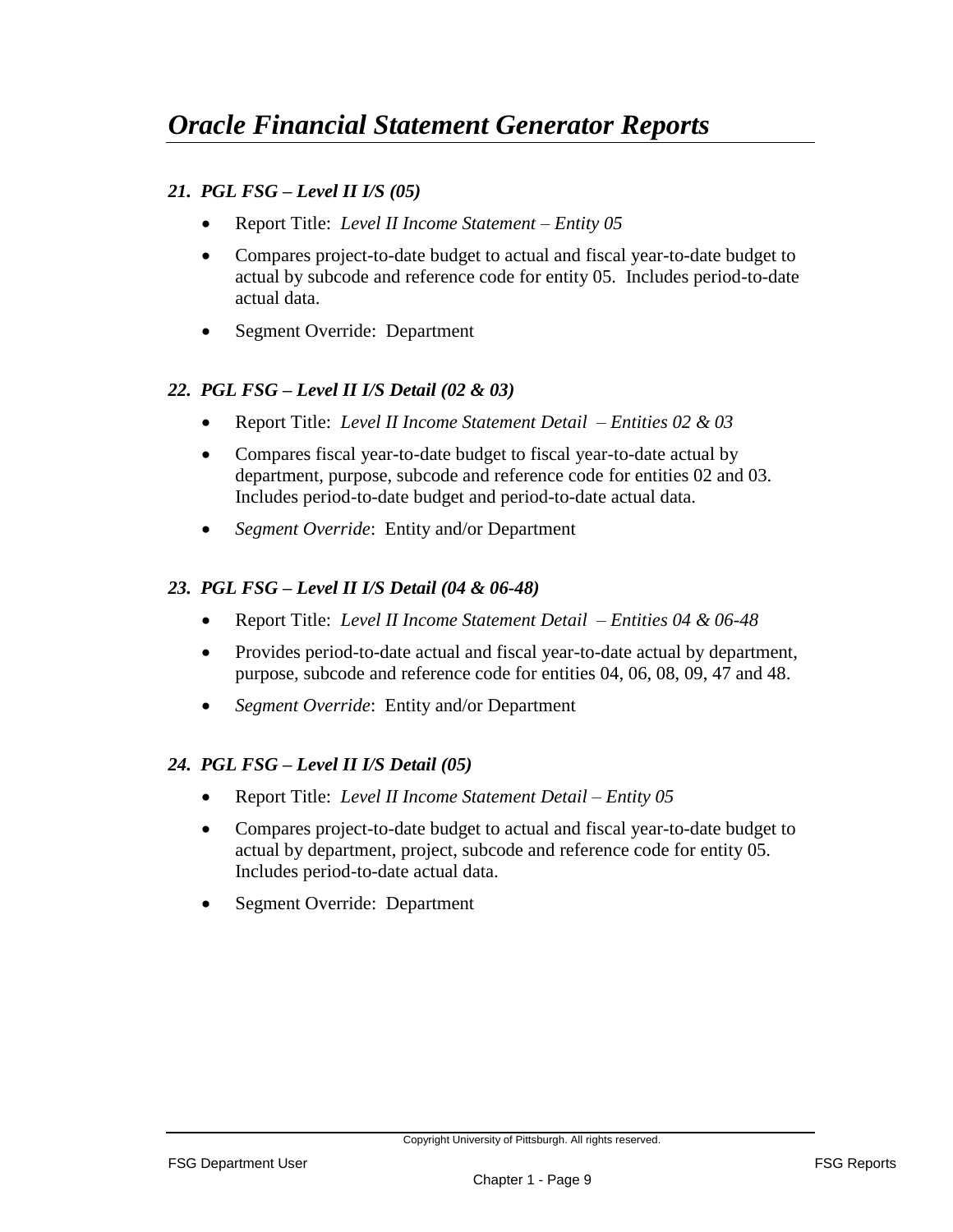#### *25. PGL FSG* **–** *Level II I/S Summary (02 & 03)*

- Report Title: *Level II Income Statement Summary – Entities 02 & 03*
- Compares fiscal year-to-date budget to fiscal year-to-date actual by subcode category for entities 02 and 03. Includes period-to-date budget and periodto-date actual data.
- *Segment Override*: Entity and/or Department

#### *26. PGL FSG* **–** *Level II I/S Summary (04 & 06-48)*

- Report Title: *Level II Income Statement Summary – Entities 04 & 06-48*
- Provides period-to-date actual and fiscal year-to-date actual by subcode category for entities 04, 06, 08, 09, 47 and 48.
- *Segment Override*: Entity and/or Department

#### *27. PGL FSG – Level II I/S Summary (05)*

- Report Title: *Level II Income Statement Summary – Entity 05*
- Compares project-to-date budget to actual and fiscal year-to-date budget to actual by subcode category for entity 05. Includes period-to-date actual data.
- Segment Override: Department

#### *28. PGL FSG* **–** *Level II I/S Summary (Fin Aid)*

- Report Title: *Level II Income Statement Summary Financial Aid Accounts*
- Compares fiscal year-to-date budget to fiscal year-to-date actual by subcode category for purpose 07xxx accounts in entity 02. Includes period-to-date budget and period-to-date actual data.
- *Segment Override*: Department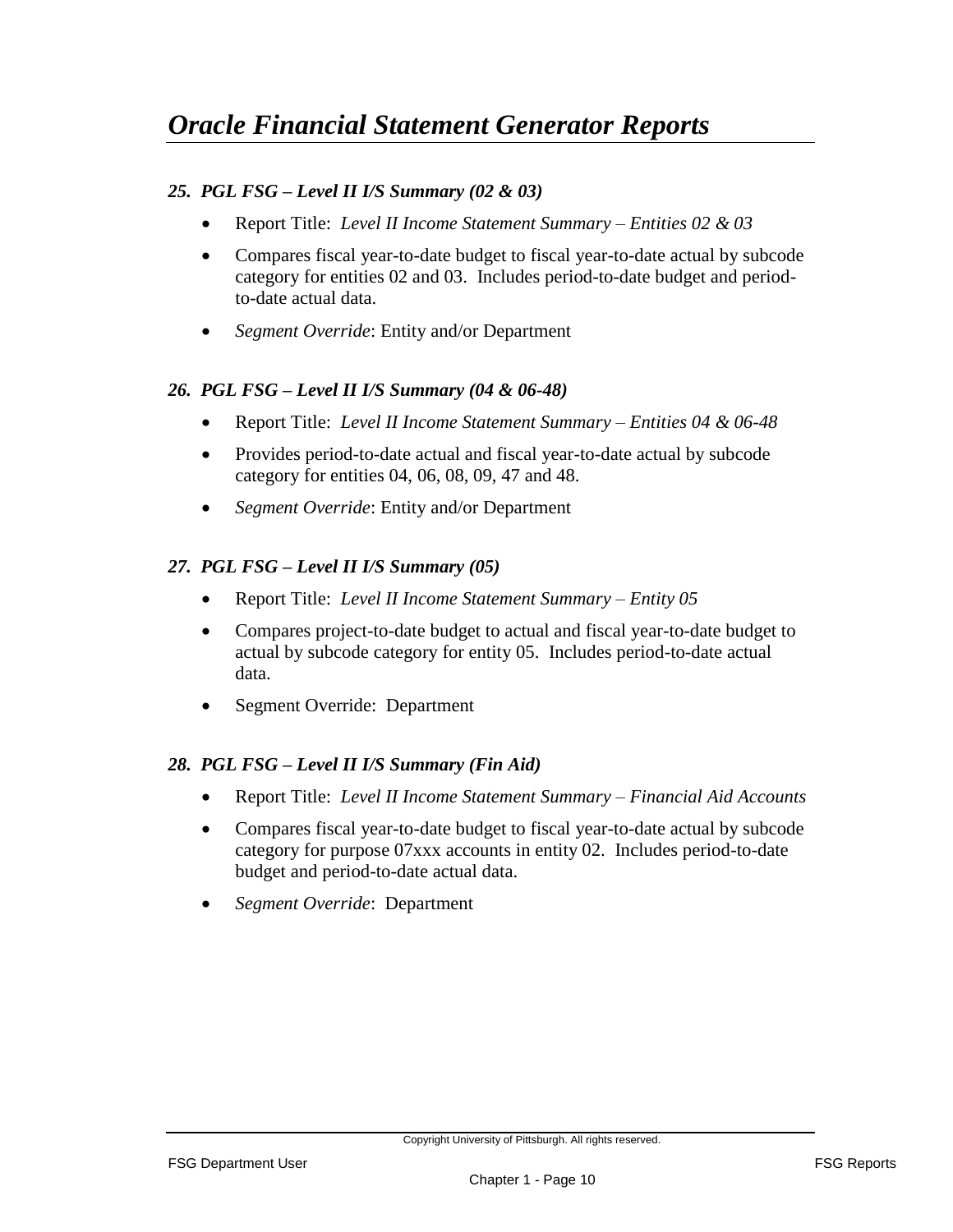#### *29. PGL FSG – Level II I/S Summary by Dept (02 & 03)*

- Report Title: *Level II Income Statement Summary by Department – Entities 02 & 03*
- Compares fiscal year-to-date budget to fiscal year-to-date actual by subcode category for each department in entities 02 and 03. Includes period-to-date budget and period-to-date actual data.
- *Segment Override*: Entity and/or Department

#### *30. PGL FSG – Level II I/S Summary by Dept (05)*

- Report Title: *Level II Income Statement Summary by Department – Entity 05*
- Compares project-to-date budget to actual and fiscal year-to-date budget to actual by subcode category for each department in entity 05. Includes period-to-date actual data.
- *Segment Override*: Department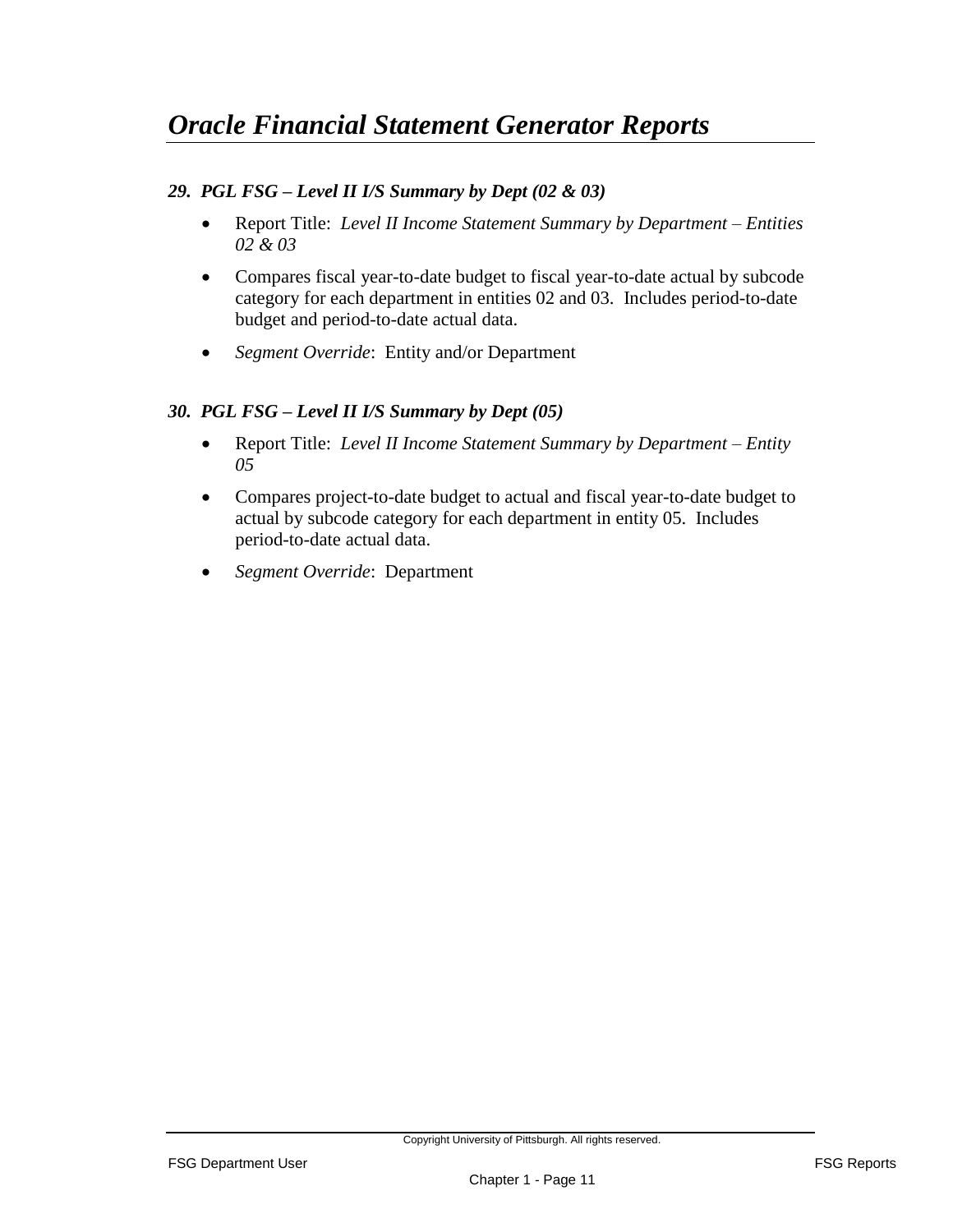**You must use an** *Inquiry* **responsibility to run a Financial Statement Generator report. Running an FSG from an** *Entry* **responsibility will exclude some subcodes and even some accounts.**

1. Navigate to the *Submit Requests* window





- 2. Determine the type of request you want to run
	- Single request
- 3. Click on *OK*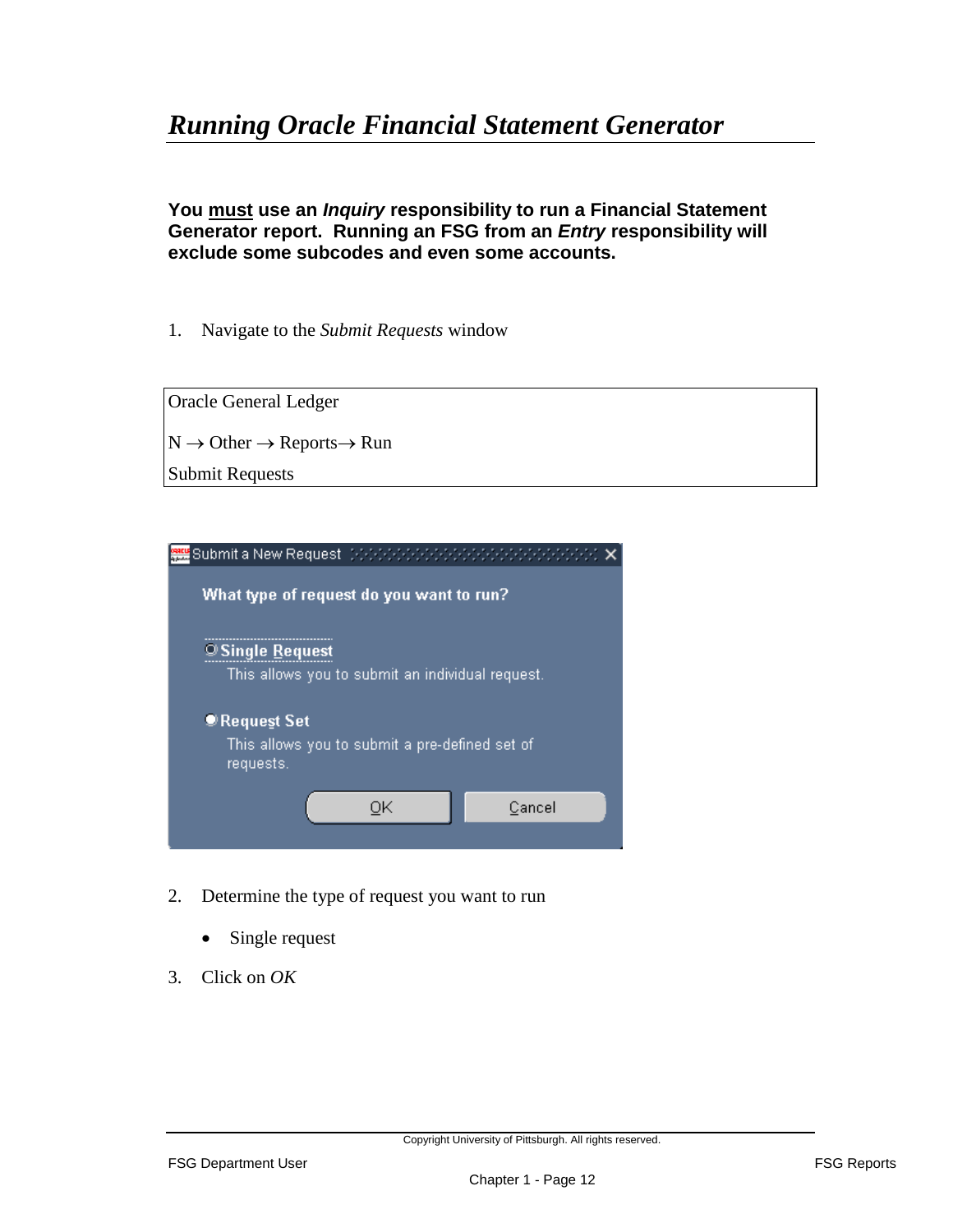| <mark>樂堂</mark> Submit Request コンファンファンファンファンファン<br>Run this Request | n de la caractería de la caractería de la caractería | Reference <b>x</b> |
|----------------------------------------------------------------------|------------------------------------------------------|--------------------|
|                                                                      |                                                      | Copy               |
| Name                                                                 |                                                      |                    |
| <b>Parameters</b>                                                    |                                                      |                    |
| Language                                                             |                                                      |                    |
|                                                                      |                                                      | Languages          |
| At these Times                                                       |                                                      |                    |
|                                                                      | Run the Job As Soon as Possible                      | Schedule           |
|                                                                      |                                                      |                    |
| <b>Upon Completion</b>                                               |                                                      |                    |
|                                                                      | Save all Output Files                                |                    |
| <b>Notify</b>                                                        |                                                      | Options            |
| Print to                                                             |                                                      |                    |
|                                                                      |                                                      |                    |
| Help $(\underline{\mathbb{B}})$                                      | Submit                                               | Cancel             |
|                                                                      |                                                      |                    |

- 4. Click on the LOV in the *Name* field to get a list of the available reports
- 5. Select the desired FSG
	- PGL FSG I/S Summary 1.1

| Reports                                         |                    |
|-------------------------------------------------|--------------------|
|                                                 |                    |
| Find p%                                         |                    |
|                                                 |                    |
| Name                                            | Applicatic         |
| PGL FSG - GL Summary                            | Oracle Pil         |
| PGL FSG - GL Summary (05)                       | Oracle Pu          |
| PGL FSG - I/S Budget Variance Detail            | Oracle Pi          |
| PGL FSG - I/S Budget Variance Summary           | Oracle Pi          |
| PGL FSG - I/S Budget Variance Summary (Fin Aid) | Oracle Pi          |
| PGL FSG - I/S Budget Variance Summary by Dept   | Oracle Pu          |
| PGL FSG - I/S Summary 1.1                       | Oracle Pu          |
| PGL FSG - I/S Summary 1.1 by Dept               | Oracle Pil         |
| PGL FSG - I/S Summary 1.2                       | Oracle Pi          |
| PGL FSG - I/S Summary 1.2 by Dept               | Oracle Pil         |
| PGL FSG - I/S Summary 1.3                       | Oracle Pil         |
| PGL FSG - I/S Summary 1.3 by Dept               | Oracle Pi          |
| PGL FSG - I/S Summary 2.1                       | Oracle Pil         |
| PGL FSG - I/S Summary 2.1 by Dept               | Oracle Pil         |
| PGL FSG - I/S Summary 2.2                       | Oracle $P\sqrt{v}$ |
| unun muhammasi mengenak                         |                    |
| Cancel<br>Find<br>ОК                            |                    |

6. Click on *OK*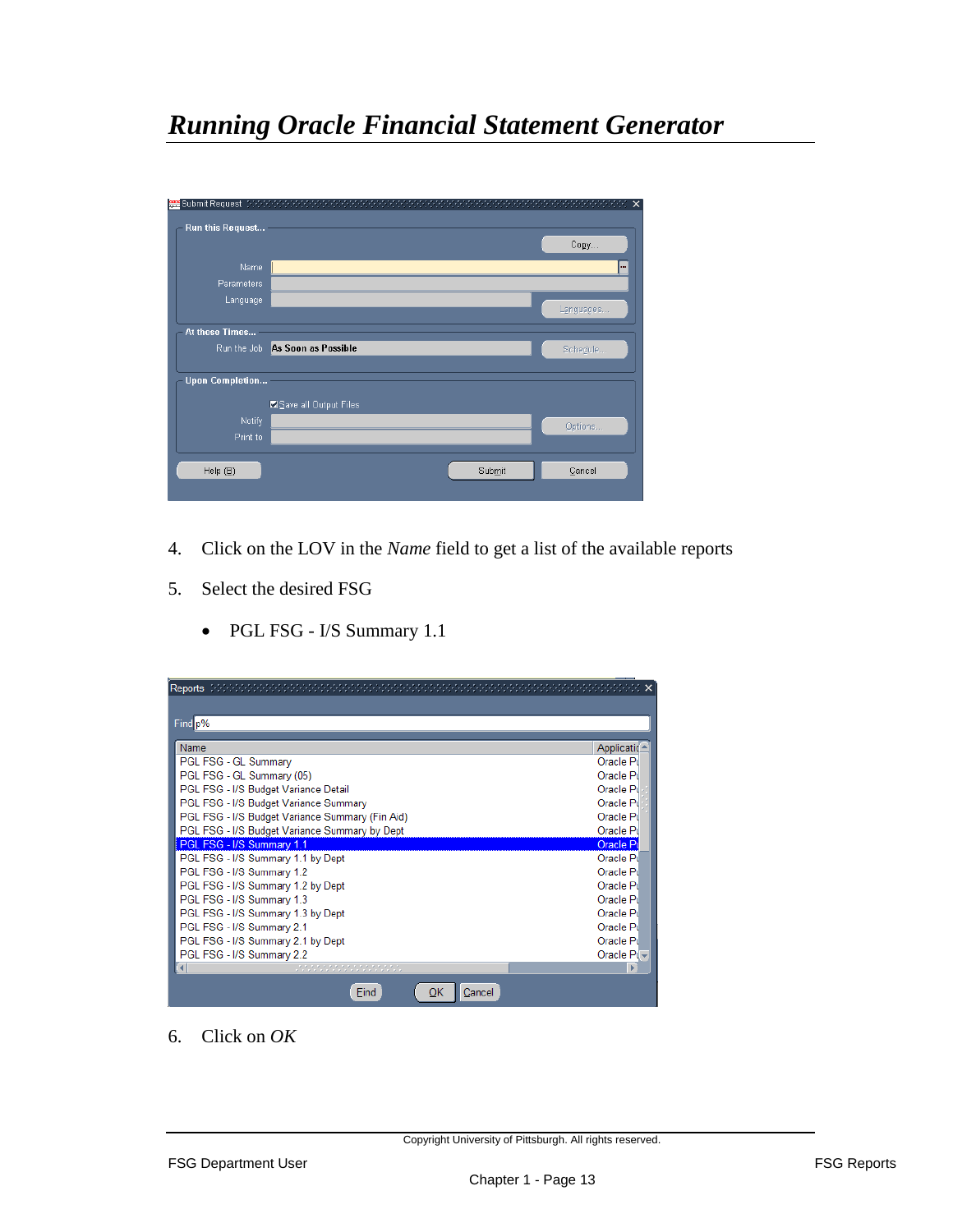7. Enter a *Period* for the report



8. **(Optional)** Click on *Segment Override* to further define reporting parameters for the report

| <b>WEIPITT PRODUCTION COA</b> | - 2000-0000<br>-1999-1999-1999-1999-1999-1999-1999-1999-1999-1999-1999-1999-1999-1999-1999-1999-1999-1999-1999-1999 |      |
|-------------------------------|---------------------------------------------------------------------------------------------------------------------|------|
| Entity<br>                    |                                                                                                                     |      |
| Department                    |                                                                                                                     |      |
| Subcode                       |                                                                                                                     |      |
| Purpose                       |                                                                                                                     |      |
| <b>Sponsored Project</b>      |                                                                                                                     |      |
| Reference 00000               | Default-No Value                                                                                                    |      |
| Unspecified 00000             | Default-No Value                                                                                                    |      |
|                               | under de la propieta de la partida de la partida                                                                    | Р    |
|                               | Combinations<br>QK<br>Clear<br>Cancel                                                                               | Help |

- 9. Enter the appropriate segment restrictions
	- Do not override a segment if specific values of that segment have been used to strictly define the columns or rows of the report. For example, since specific entity values are used to define the columns in the *Income Statement Summary 1.1* report, it is not appropriate to restrict the report to a single entity value as this will result in all columns containing the financial amounts of that one entity.
	- At this time, Entity and Department are the only segments working properly. Use of other segments will result in an empty output file.
	- Certain users may use "area" department values (i.e., ARExx) to limit a report to a single area. For example, if the FAS business administrator wants to run the General Ledger Summary report for the Natural Sciences departments (area 13), he/she may enter "ARE13" in the department field of the segment override.
	- If you use the segment override feature, you must delete the default values in the Reference and Unspecified fields. If you do not, the report will not run properly (i.e., the output will **exclude** all reference values other than 00000.)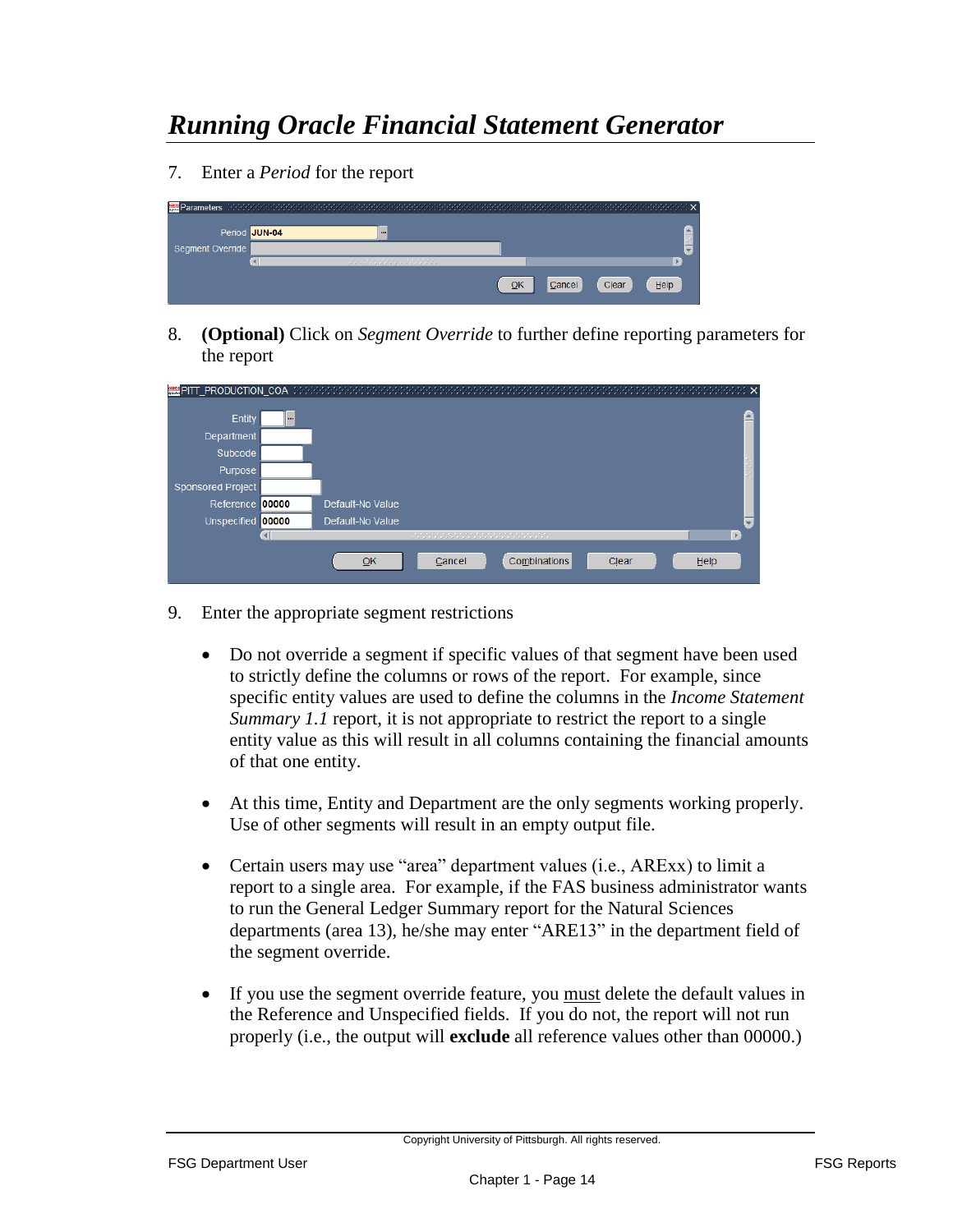- 10. Click on *OK* to return to the *Submit Request* window
- 11. To schedule the run of an FSG during non-working hours, click on the *Schedule* button
	- Normally the default option for running a report is *As soon as Possible*

|                                                                                                                        | $\times$                    |
|------------------------------------------------------------------------------------------------------------------------|-----------------------------|
| Apply a Sayed Schedule                                                                                                 |                             |
| Run the Job<br>OAs Soon as Possible<br>$\odot$ Once<br><b>O</b> Periodically<br>OOn Specific Days<br><b>O</b> Advanced | Run At 23-JUL-2004 15:36:21 |
| □Save this schedule<br>Help                                                                                            | Cancel<br>QK                |

- 12. Select *Once*
- 13. Enter another date/time in the *Run At* field
- 14. Click on *OK*
	- Although the output of the FSG may be minimal, the actual number of records evaluated can be significant to get that summary data
	- DO NOT run more than two FSG report requests at the same time, since the production of multiple FSGs can overload the system and cause performance problems
	- Running a sizable FSG such as *General Ledger Summary* can take more than an hour to run and during normal working hours that run could slow the overall system down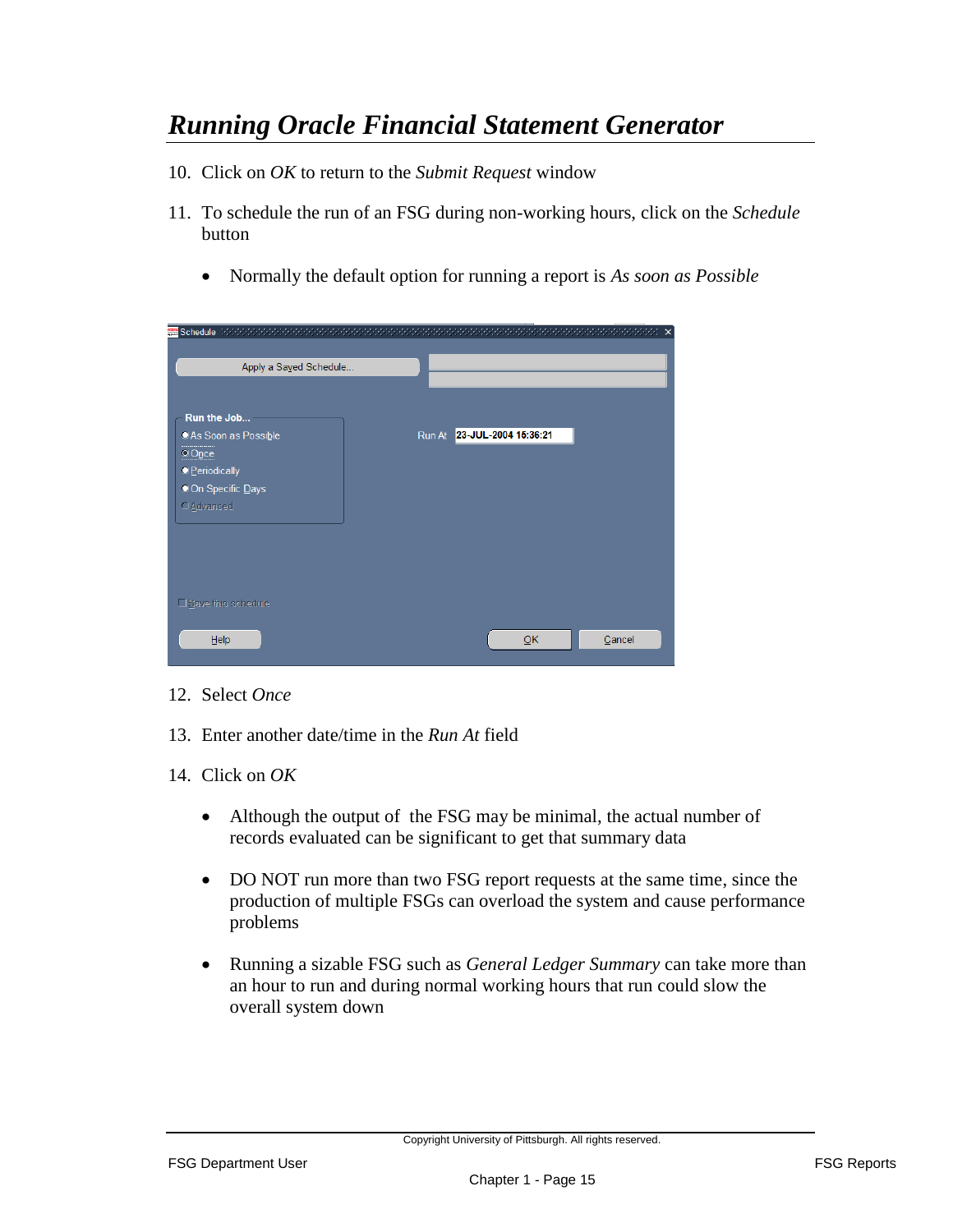| <b>WE</b> Submit Request (2000) CONDINING |                            |           |
|-------------------------------------------|----------------------------|-----------|
| Run this Request                          |                            | Copy      |
| <b>Name</b>                               | PGL FSG - I/S Summary 1.1  |           |
| <b>Parameters</b>                         | <b>JUN-04:</b>             |           |
| Language                                  | American English           |           |
|                                           |                            | Languages |
| At these Times                            |                            |           |
| Run the Job                               | Once: 23-JUL-2004 15:36:21 | Schedule  |
|                                           |                            |           |
| <b>Upon Completion</b>                    |                            |           |
|                                           | Save all Output Files      |           |
| <b>Notify</b>                             |                            | Options   |
| Print to                                  | pcl0racd                   |           |
|                                           |                            |           |
| Help $(\underline{B})$                    | Submit                     | Cancel    |
|                                           |                            |           |

15. To change printing options, click on the *Options* button

| Notify the following people: |   |                      |  |
|------------------------------|---|----------------------|--|
|                              |   |                      |  |
| Name                         |   | For Language         |  |
|                              |   |                      |  |
|                              |   |                      |  |
|                              |   |                      |  |
|                              |   |                      |  |
|                              |   |                      |  |
| <b>Print the Output To:</b>  |   |                      |  |
|                              |   | Landscape<br>Style   |  |
| Printer                      |   | Copies For Language  |  |
| pcl17is0                     | 1 | <b>All languages</b> |  |
|                              |   |                      |  |
|                              |   |                      |  |
|                              |   |                      |  |

- 16. Enter the appropriate information
- 17. Click on *OK*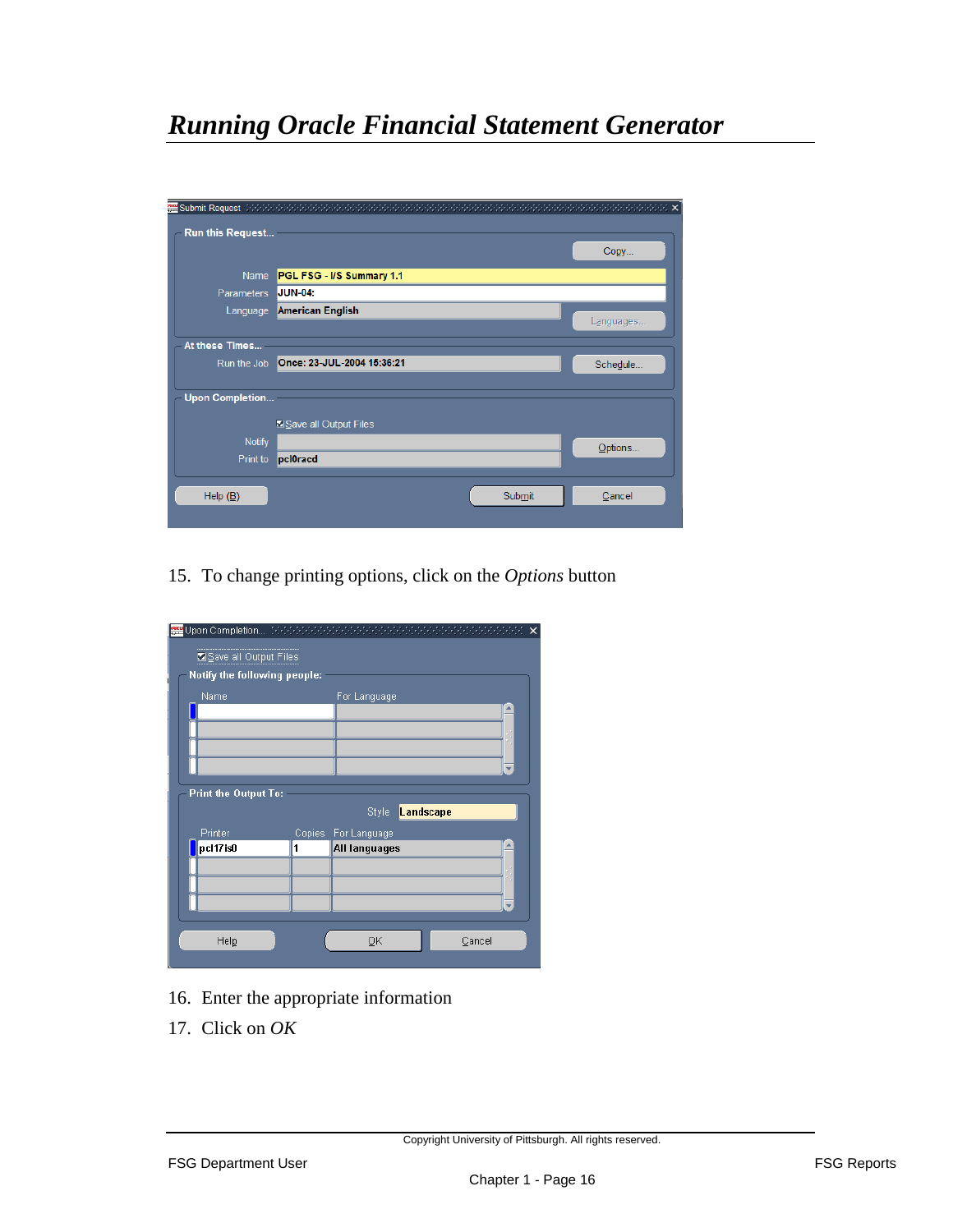| <b>ABE Submit Request</b> Address and all the second services of |                                          |           |
|------------------------------------------------------------------|------------------------------------------|-----------|
| Run this Request                                                 |                                          | Copy      |
|                                                                  | Name PGL FSG - I/S Summary 1.1           |           |
| Parameters JUN-04:                                               |                                          |           |
| Language                                                         | <b>American English</b>                  |           |
|                                                                  |                                          | Languages |
| At these Times                                                   |                                          |           |
|                                                                  | Run the Job   Once: 23-JUL-2004 15:36:21 | Schedule  |
|                                                                  |                                          |           |
| <b>Upon Completion</b>                                           |                                          |           |
|                                                                  | Save all Output Files                    |           |
| <b>Notify</b>                                                    |                                          |           |
| Print to                                                         | pcl0racd                                 | Options   |
|                                                                  |                                          |           |
| Help $(\underline{B})$                                           | Submit                                   | Cancel    |
|                                                                  |                                          |           |

18. Click on the *Submit* button to run the report. The *Requests* window will automatically display.

| <b>Refresh Data</b>             |        | <b>Find Requests</b> |               | Submit a New Request                 |
|---------------------------------|--------|----------------------|---------------|--------------------------------------|
| <b>Request ID</b>               | Parent |                      |               |                                      |
| <b>Name</b>                     |        | Phase                | <b>Status</b> | Parameters                           |
| 1457358 PGL FSG - I/S Summary 1 |        | Runnina              | <b>Normal</b> | 1, 50132, FSG-ADHOC-, G, GL#, 24     |
| 1456513 Financial Statement Gen |        | <b>Completed</b>     | <b>Normal</b> | JUN-04, 2004/06/30, 2412, 1248, 234  |
| 1456512 PGL FSG - I/S Summary 2 |        | <b>Completed</b>     | Normal        | 1.50132. FSG-ADHOC-. G. GL#. 24      |
| 1456510 Financial Statement Gen |        | <b>Completed</b>     | Normal        | JUN-04, 2004/06/30, 2410, 1248, 234  |
| 1456509 PGL FSG - I/S Summary 2 |        | <b>Completed</b>     | <b>Normal</b> | 1, 50132, FSG-ADHOC-, G, GL#, 24     |
| 1456508 Financial Statement Gen |        | <b>Completed</b>     | Normal        | JUN-04, 2004/06/30, 2306, 2471, 234  |
| 1456507 PGL FSG - I/S Summary 2 |        | <b>Completed</b>     | Normal        | 1, 50132, FSG-ADHOC-, G. GL#, 23     |
| 1456504 Financial Statement Gen |        | <b>Completed</b>     | Normal        | JUN-04, 2004/06/30, 2288, 2471, 234  |
| 1456503 PGL FSG - I/S Summary 2 |        | <b>Completed</b>     | Normal        | 1, 50132, FSG-ADHOC-, G, GL#, 22     |
| 1456498 Financial Statement Gen |        | <b>Completed</b>     | Normal        | JUN-04, 2004/06/30, 2411, 1248, 23 - |
|                                 |        |                      |               |                                      |
| <b>Hold Request</b>             |        | View Details         |               | <b>View Output</b>                   |
| <b>Cancel Request</b>           |        | <b>Diagnostics</b>   |               | View Log                             |

- 19. Click on the *Refresh Data* button to check on the progress of the request
	- Request is completed when the *Phase* field says *Completed*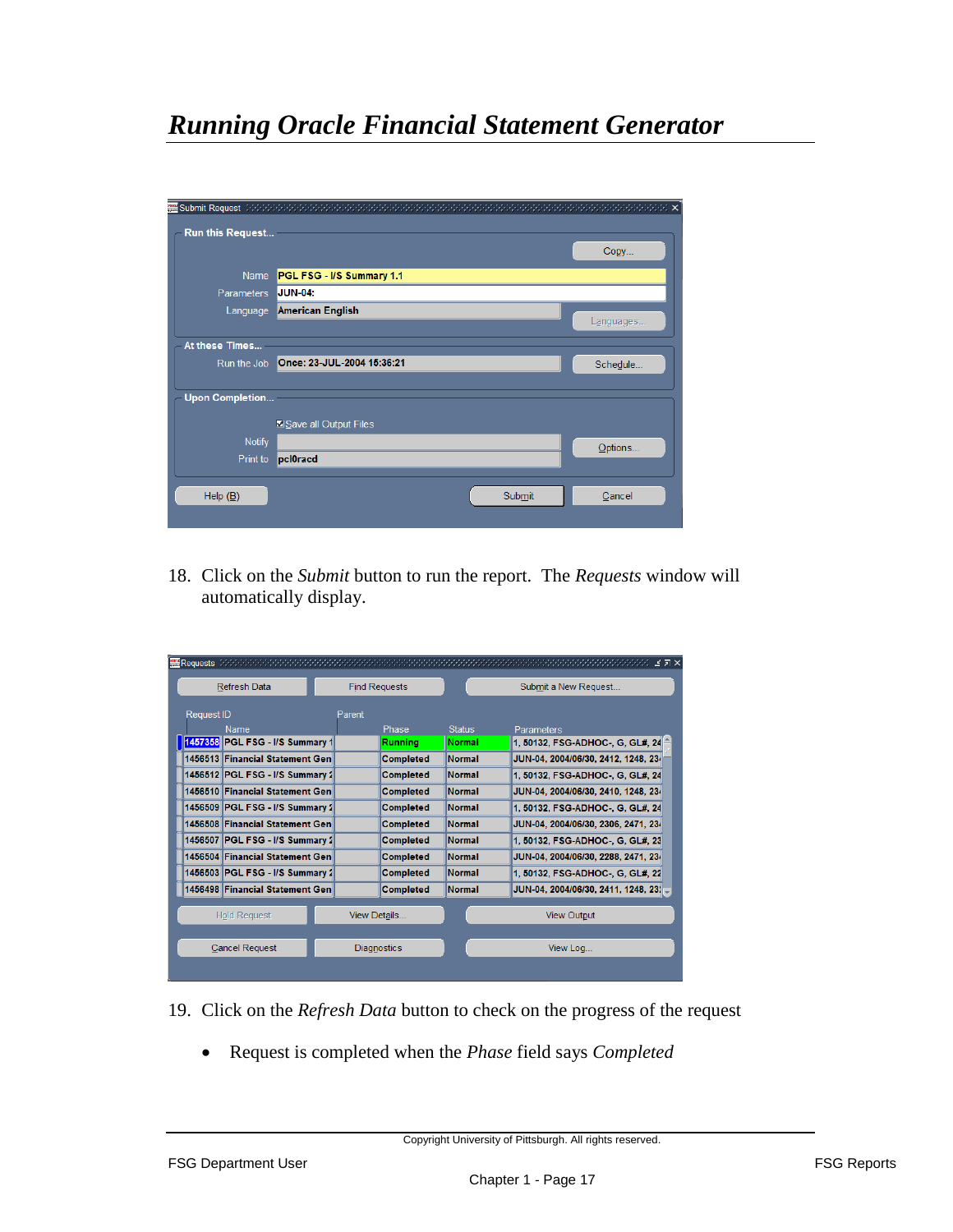|                   | Refresh Data                    |        | <b>Find Requests</b> |               | Submit a New Request                 |
|-------------------|---------------------------------|--------|----------------------|---------------|--------------------------------------|
| <b>Request ID</b> |                                 | Parent |                      |               |                                      |
| Name              |                                 |        | Phase                | <b>Status</b> | Parameters                           |
|                   | 1457359 Financial Statement Gen |        | <b>Completed</b>     | Normal        | JUN-04, 2004/06/30, 2405, 2365, 241- |
|                   | 1457358 PGL FSG - I/S Summary 1 |        | <b>Completed</b>     | Normal        | 1, 50132, FSG-ADHOC-, G, GL#, 24     |
|                   | 1456513 Financial Statement Gen |        | <b>Completed</b>     | Normal        | JUN-04, 2004/06/30, 2412, 1248, 234  |
|                   | 1456512 PGL FSG - I/S Summary 2 |        | <b>Completed</b>     | Normal        | 1, 50132, FSG-ADHOC-, G, GL#, 24     |
|                   | 1456510 Financial Statement Gen |        | <b>Completed</b>     | Normal        | JUN-04, 2004/06/30, 2410, 1248, 234  |
|                   | 1456509 PGL FSG - I/S Summary 2 |        | <b>Completed</b>     | Normal        | 1, 50132, FSG-ADHOC-, G, GL#, 24     |
|                   | 1456508 Financial Statement Gen |        | <b>Completed</b>     | Normal        | JUN-04, 2004/06/30, 2306, 2471, 234  |
|                   | 1456507 PGL FSG - I/S Summary 2 |        | <b>Completed</b>     | Normal        | 1, 50132, FSG-ADHOC-, G, GL#, 23     |
|                   | 1456504 Financial Statement Gen |        | <b>Completed</b>     | Normal        | JUN-04, 2004/06/30, 2288, 2471, 234  |
|                   | 1456503 PGL FSG - I/S Summary 2 |        | <b>Completed</b>     | Normal        | 1, 50132, FSG-ADHOC-, G, GL#, 22     |
|                   | <b>Hold Request</b>             |        | View Details         |               | <b>View Output</b>                   |
|                   | <b>Cancel Request</b>           |        | Diagnostics          |               | View Log                             |

20. Click on the *View Output* button to see the report once it has completed

| Page 1                        |                |                       | Font Size                                                                          | 8          |
|-------------------------------|----------------|-----------------------|------------------------------------------------------------------------------------|------------|
| currency USD                  |                |                       | University of Pittsburgh<br>Income Statement Summary 1.1<br>Current Period: JUN-04 |            |
| Department=TOTAL ()           |                |                       |                                                                                    |            |
| <b>CODE</b>                   | YTD ACTUAL     | YTD ACTUAL            | ENTITY 02 ENTITY 03 ENTITY 04 (2XXXX) ENTITY 04 (3XXXX)<br>YTD ACTUAL              | YTD ACTUAL |
| 4099 Total Tuition            |                | $0.00$ (272, 326, 31) | 0.00                                                                               | 0.00       |
| 4199 Total Fees               | (133, 111, 46) | 0.00                  | 0.00                                                                               | 0.00       |
| 4319 Total Govt (Dir) G&C Rev | 0.00           | 0.00                  | 0.00                                                                               | 0.00       |
| 4359 Total Priv (Dir) G&C Rev | 0.00           | 0.00                  | 0.00                                                                               | 0.00       |
| 4419 Total Gifts              | (9,070,00)     |                       | $0.00$ $(1, 719, 959.56)$                                                          | 0.00       |
| 4439 Total Endow Earnings     | 0.00           |                       | $0.00$ $(2,818,599.29)$                                                            | 0.00       |
| 4459 Total Investment Income  | 0.00           | 0.00                  | 0.00                                                                               | 0.00       |
| 4599 Total S & S Educ Depts   |                |                       | $(2,823.00)$ $(559,633.37)$ $(141,406.03)$                                         | 0.00       |
| 4998 Total Other Revenue      | 0.00           | 0.00                  | 0.00                                                                               | 0.00       |
| <b>Total Revenue</b>          |                |                       | $(145,004,46)$ $(831,959,68)$ $(4,679,964,88)$                                     | 0.00       |
| 5099 Total Medical Faculty    | 55,775.69      | 0.00                  | 1,387.23                                                                           | 0.00       |
| 5199 Total Non-Med Faculty    | 9,612,939.24   | 78,238.19             | 931,508.91                                                                         | 0.00       |
| 5299 Total Research Assoc     | 126,380.89     | 3,842.34              | 197, 158.19                                                                        | 4,300.00   |
| 5399 Total Temp Fac & RA      | 228,899.85     | 14,951,08             | 44,386,67                                                                          | 9,550,00   |
| 5479 Total Staff              | 2, 312, 421.24 | 336,064.05            | 290,298.23                                                                         | 143,225.42 |
| 5599 Total Temp Staff         | 45,092.81      | 23,632.42             | 7,330.24                                                                           | 3,103,60   |
| 5649 Total Grad - GSA, TA, TF | 766,500.23     | 11,050.00             | 7,086.69                                                                           | 12,983.18  |
| 5699 Total Grad Stud - GSR    | 394.182.82     |                       | 20, 303.41 141, 511.91                                                             | 129,945.45 |
| Go To<br>First                | Previous       |                       | <b>Next</b>                                                                        | Last       |
|                               |                |                       |                                                                                    |            |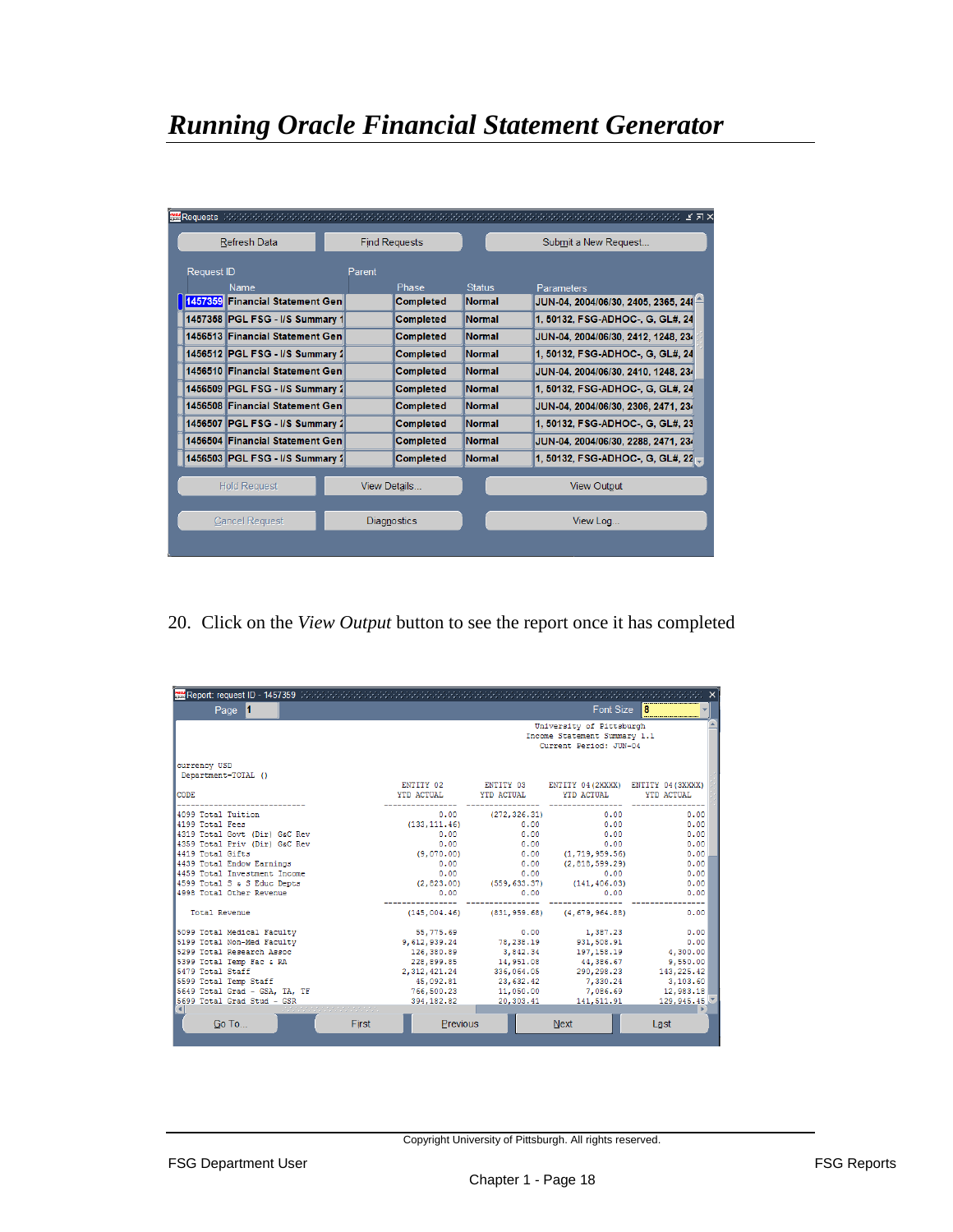21. To copy the output to another application, click on *Tools* on the Menu Bar



- 22. Select *Copy File* from the drop down list
	- This will cause the system to build an html file

| https://oak.p3.pitt.edu:9032/OA_CGI/FNDWRR.exe?temp_id=413050269&login=APPLSYSPUB/PUB@prdr LDX         |                                                        |                                    |                                                                              |                                            |
|--------------------------------------------------------------------------------------------------------|--------------------------------------------------------|------------------------------------|------------------------------------------------------------------------------|--------------------------------------------|
| File Edit View Favorites Tools Help                                                                    |                                                        |                                    | https://oak.p3.pltt.edu:9032/OA_CGI/FNDWRR.exe?temp_id=413050269&login=APPL9 |                                            |
| B<br>$\odot$<br>G                                                                                      | ø                                                      | €                                  | è<br>$\overrightarrow{z}$                                                    | 88<br>×                                    |
| <b>Back</b><br>Folders<br>Forward<br>Home                                                              | Search<br>Favorites<br>Media                           | History<br>Mail                    | Edit:<br><b>Print</b>                                                        | Discuss Messenger<br><b>Stop</b>           |
|                                                                                                        |                                                        |                                    |                                                                              |                                            |
| Address & https://oak.p3.pitt.edu:9032/OA_CGI/FNDWRR.exe?temp_id=413050269&login=APPLSYSPUB/PUB@prdr11 |                                                        |                                    |                                                                              | $\blacksquare$ Go<br>$\mathbf{r}$<br>Links |
| Google-                                                                                                | 徐 Search Web v   日508 blocked 日 AutoFil   20 Options / |                                    |                                                                              |                                            |
|                                                                                                        |                                                        |                                    |                                                                              |                                            |
|                                                                                                        |                                                        |                                    | University of Pittsburgh<br>Income Statement Summary 1.1                     |                                            |
|                                                                                                        |                                                        |                                    | Current Period: JUN-04                                                       |                                            |
|                                                                                                        |                                                        |                                    |                                                                              |                                            |
| currency USD                                                                                           |                                                        |                                    |                                                                              |                                            |
| Department=TOTAL ()                                                                                    |                                                        |                                    |                                                                              |                                            |
|                                                                                                        | ENTITY 02                                              |                                    | ENTITY 03 ENTITY 04 (2XXXX) ENTITY 04 (3XXXX)                                |                                            |
| CODE.                                                                                                  | YTD ACTUAL                                             | YTD ACTUAL                         | YTD ACTUAL                                                                   | YTD ACTUAL                                 |
| -------------<br>4099 Total Tuition                                                                    |                                                        | ----------------<br>(272, 326, 31) | 0.00                                                                         | 0.00                                       |
| 4199 Total Fees                                                                                        | (133, 111, 46)                                         | 0.00                               | 0.00<br>0.00                                                                 | 0.00                                       |
| 4319 Total Govt (Dir) G&C Rev                                                                          |                                                        | 0.00                               | 0.00<br>0.00                                                                 | 0.00                                       |
| 4359 Total Priv (Dir) G&C Rev                                                                          |                                                        | 0.00                               | 0.00<br>0.00                                                                 | 0.00                                       |
| 4419 Total Gifts                                                                                       | (9,070.00)                                             |                                    | $0.00$ $(1, 719, 959.56)$                                                    | 0.00                                       |
| 4439 Total Endow Earnings                                                                              |                                                        | 0.00                               | 0.00<br>(2,818,599.29)                                                       | 0.00                                       |
| 4459 Total Investment Income                                                                           |                                                        | 0.00                               | 0.00<br>0.00                                                                 | 0.00                                       |
| 4599 Total S & S Educ Depts                                                                            |                                                        | (2, 823, 00)<br>(559, 633, 37)     | (141, 406.03)                                                                | 0.00                                       |
| 4998 Total Other Revenue                                                                               |                                                        | 0.00                               | 0.00<br>0.00                                                                 | 0.00                                       |
| <b>Total Revenue</b>                                                                                   | ------------<br>(145, 004, 46)                         | (831, 959, 68)                     | (4, 679, 964, 88)                                                            | -----<br>0.00                              |
|                                                                                                        |                                                        |                                    |                                                                              |                                            |
| 5099 Total Medical Faculty                                                                             | 55,775.69                                              |                                    | 0.00<br>1,387.23                                                             | 0.00                                       |
| 5199 Total Non-Med Faculty                                                                             | 9,612,939.24                                           | 78,238.19                          | 931, 508.91                                                                  | 0.00                                       |
| 5299 Total Research Assoc                                                                              | 126,380.89                                             | 3.842.34                           | 197, 158, 19                                                                 | 4,300,00                                   |
| 5399 Total Temp Fac & RA                                                                               | 228,899.85                                             | 14,951.08                          | 44,386.67                                                                    | 9,550,00                                   |
| 5479 Total Staff<br>5599 Total Temp Staff                                                              | 2, 312, 421.24<br>45,092.81                            | 336,064.05<br>23,632.42            | 290, 298.23<br>7.330.24                                                      | 143, 225.42<br>3,103,60                    |
| 5649 Total Grad - GSA, TA, TF                                                                          | 766,500.23                                             | 11,050.00                          | 7,086.69                                                                     | 12,983.18                                  |
| 5699 Total Grad Stud - GSR                                                                             | 394,182.82                                             | 20,303.41                          | 141, 511.91                                                                  | 129, 945, 45                               |
| 5749 Total FICA-Pay & Other                                                                            | 60,603.80                                              | 6,308.00                           | 16, 445.54                                                                   | 5,211.60                                   |
| 5799 Total Non-FICA-Pay & Oth                                                                          | 285, 173.68                                            | 7,660.35                           | 50,744.31                                                                    | 17,803.44                                  |
| 5819 Total Other Emp Types                                                                             | 19,970,40                                              |                                    | 0.00<br>12,400.00                                                            | 0.00                                       |
| 5879 Total Stip & Oth Nontax                                                                           | 56,006.57                                              |                                    | 122, 138.39<br>0.00                                                          | 12,939.25                                  |
| Total Salaries & Wages                                                                                 | ----------------<br>13, 963, 947.22                    | ----------<br>502,049.84           | ------------<br>1,822,396.31                                                 | 339,061.94                                 |
| 5959 Total Fringe Benefits                                                                             | 4,237,829.11                                           | 162, 419.93                        | 520,842.92                                                                   | 125,296.21                                 |
|                                                                                                        | ----------------                                       | ------------                       | ------------                                                                 |                                            |
| Total Compensation                                                                                     | 18, 201, 776, 33                                       | 664, 469, 77                       | 2, 343, 239, 23                                                              | 464, 358, 15                               |
| 6099 Total Supplies & Other                                                                            | 602,835.05                                             | 123, 120.28                        | 363,089.28                                                                   | 381, 997.81                                |
| 6199 Total Fixed Assets                                                                                | 284,018,49                                             | 17,297,44                          | 363, 189, 63                                                                 | 377, 386, 53                               |
| 6299 Total Equipment Rental                                                                            | 1,244.00                                               |                                    | 0.00<br>0.00                                                                 | 1,899.54                                   |
| 6399 Total Travel & Business                                                                           | 578, 175.39                                            | 35,576.36                          | 130, 330.05                                                                  | 251,758.34                                 |
| 6499 Total Prof Sycs & Cons                                                                            | 157, 497, 41                                           | 11,253.51                          | 208, 145, 07                                                                 | 44,136.91                                  |
|                                                                                                        |                                                        |                                    |                                                                              |                                            |
| <b>All</b> Done                                                                                        |                                                        |                                    |                                                                              | <b>A</b> Internet                          |

- 23. Select *Edit*, *Select All* from the Menu Bar
- 24. Select *Edit, Copy* from the Menu Bar
- 25. Close the *Internet Explorer* html window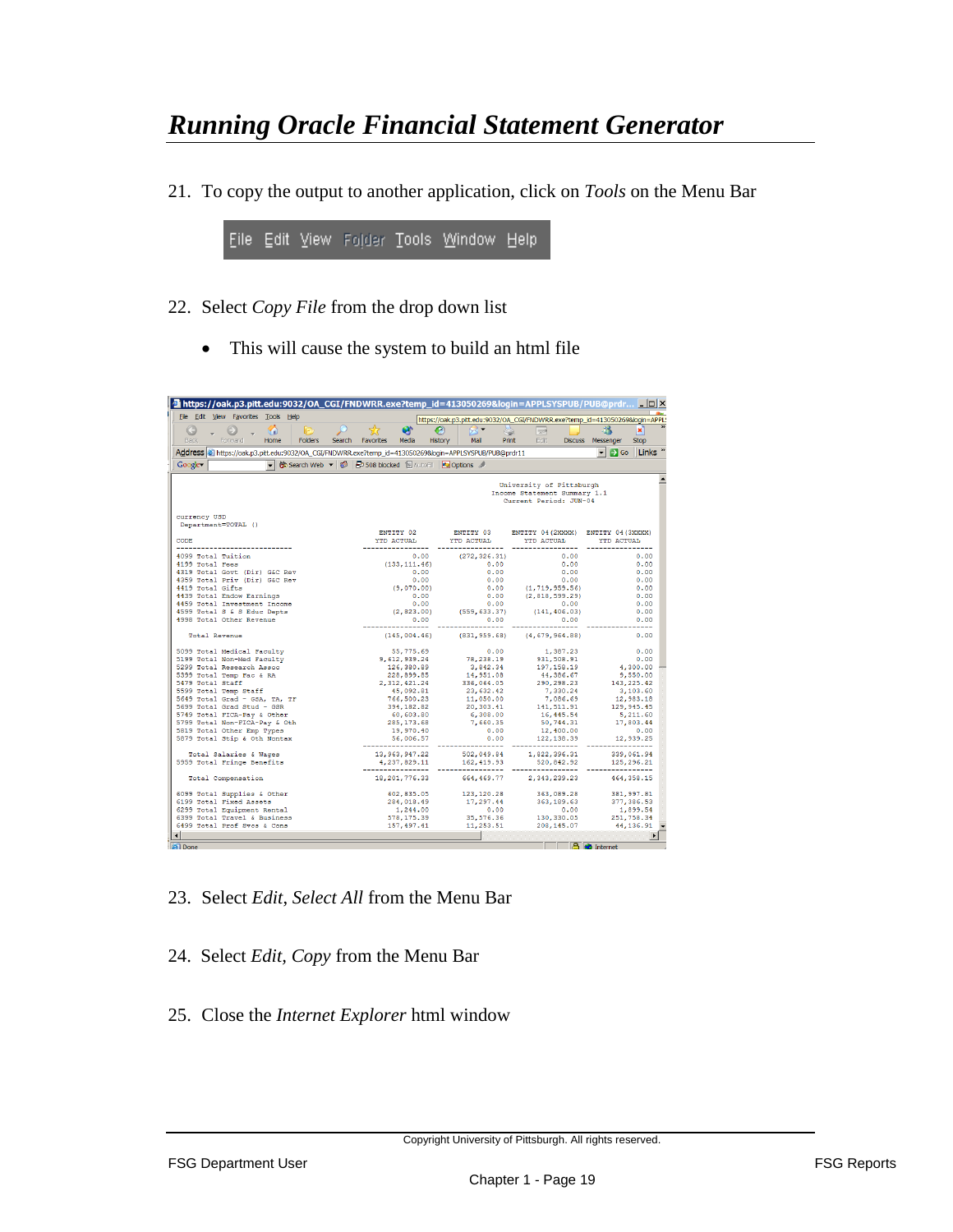- 26. Open a blank *Excel* spreadsheet
- 27. Select *Edit, Paste* from the Menu Bar
- 28. Select *Data, Text to Columns* from the Menu Bar to bring up the *Text Wizard*  window

| <b>Convert Text to Columns Wizard - Step 1 of 3</b>                                                                                                      | $2$ $\times$ |
|----------------------------------------------------------------------------------------------------------------------------------------------------------|--------------|
| The Text Wizard has determined that your data is Fixed Width.<br>If this is correct, choose Next, or choose the data type that best describes your data. |              |
| Original data type:                                                                                                                                      |              |
| Choose the file type that best describes your data:                                                                                                      |              |
| - Characters such as commas or tabs separate each field.<br>C Delimited                                                                                  |              |
| - Fields are aligned in columns with spaces between each field.<br>Fixed width                                                                           |              |
|                                                                                                                                                          |              |
|                                                                                                                                                          |              |
| Preview of selected data:                                                                                                                                |              |
|                                                                                                                                                          |              |
|                                                                                                                                                          |              |
|                                                                                                                                                          |              |
| 4                                                                                                                                                        |              |
| 5 currency USD                                                                                                                                           |              |
|                                                                                                                                                          |              |
|                                                                                                                                                          |              |
|                                                                                                                                                          |              |
| Cancel<br>Finish<br>$<$ Back<br>Next                                                                                                                     |              |

29. Accept the wizard determination of *Fixed Width* by clicking on the *Next* button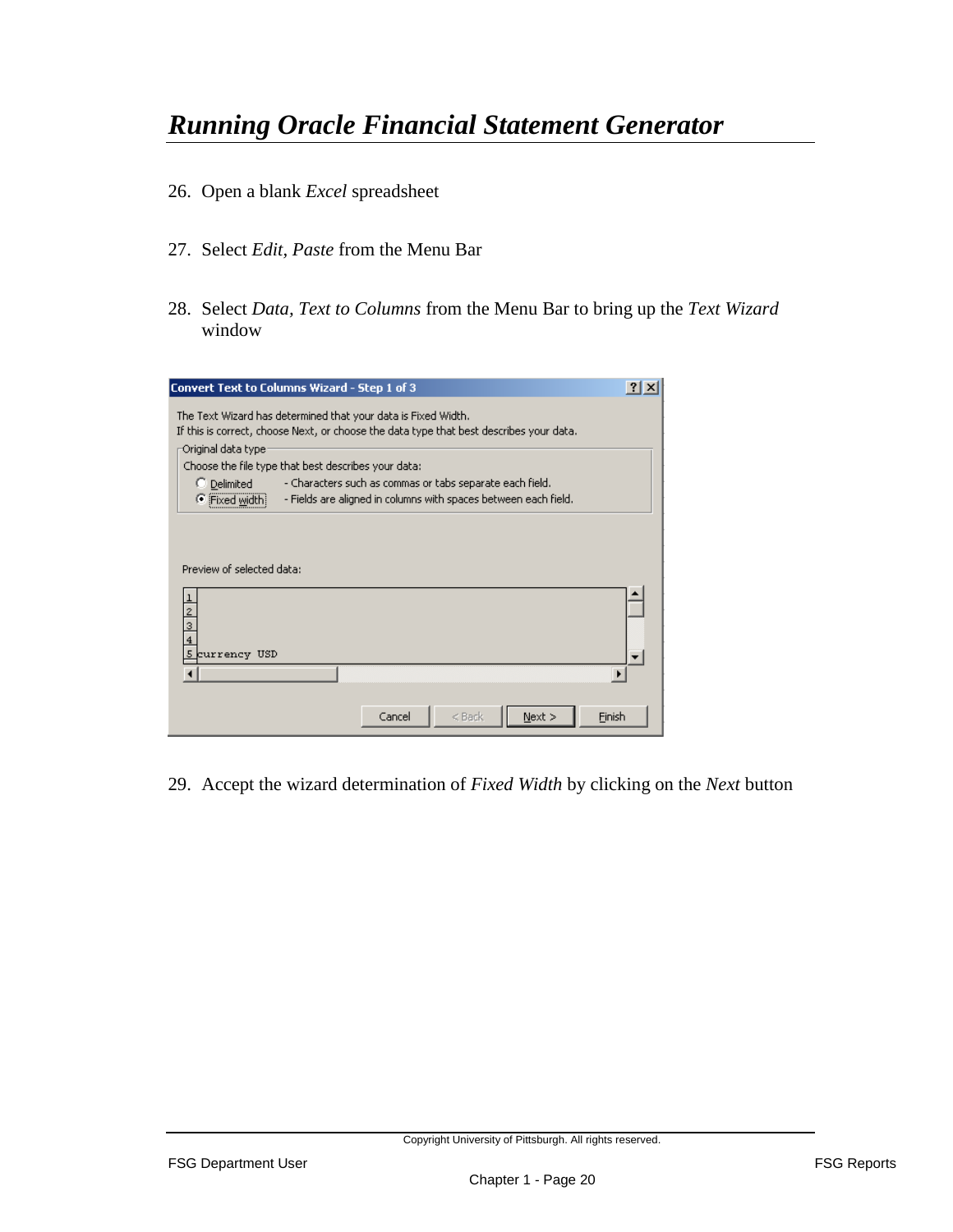|                             | Lines with arrows signify a column break.                                                                                                               |                         |                     |
|-----------------------------|---------------------------------------------------------------------------------------------------------------------------------------------------------|-------------------------|---------------------|
|                             | To CREATE a break line, click at the desired position.<br>To DELETE a break line, double click on the line.<br>To MOVE a break line, click and drag it. |                         |                     |
|                             |                                                                                                                                                         |                         |                     |
| Data preview<br>110         | 120<br>130                                                                                                                                              | 150<br>140              | 160                 |
| 04 (3XXXX)<br><b>ACTUAL</b> | ENTITY 05<br>YTD ACTUAL                                                                                                                                 | ENTITY 09<br>YTD ACTUAL | TOTAL<br>YTD ACTUAL |

- 30. Scroll down to the data rows
- 31. Set column breaks for each field
- 32. Click on the *Next* button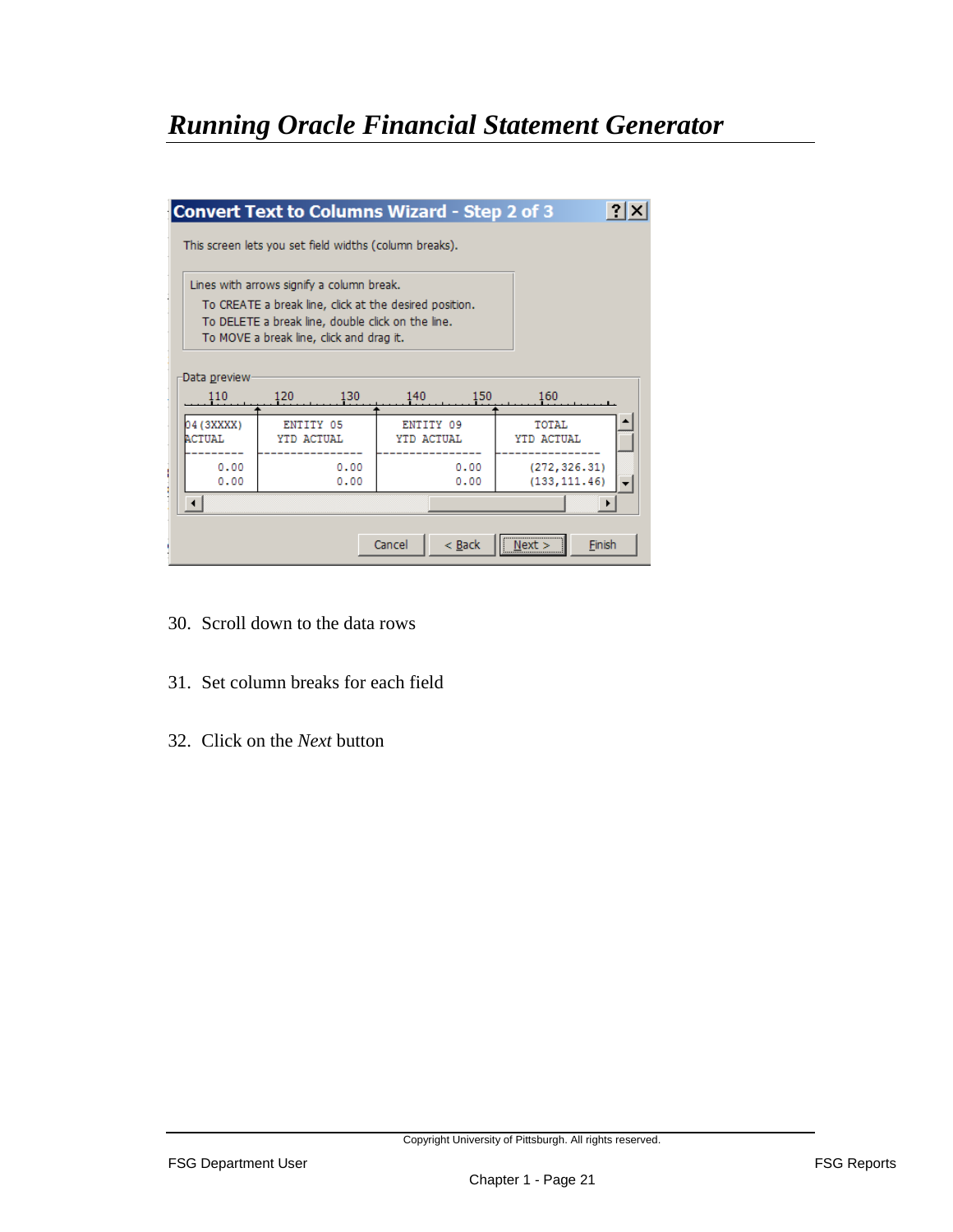| <b>Convert Text to Columns Wizard - Step 3 of 3</b>                                                                                                                                            |                                                                                                                                         |
|------------------------------------------------------------------------------------------------------------------------------------------------------------------------------------------------|-----------------------------------------------------------------------------------------------------------------------------------------|
| This screen lets you select each column<br>and set the Data Format.<br>'General' converts numeric values to<br>numbers, date values to dates, and all<br>remaining values to text.<br>Advanced | Column data format:<br><b>C</b> General<br>$\sigma$ [Text]<br>O Date: MDY<br>C Do not import column (skip)<br>Destination: \$A\$1<br>ъ, |
| Data preview                                                                                                                                                                                   |                                                                                                                                         |
| Text                                                                                                                                                                                           | General                                                                                                                                 |
| <b>CODE</b>                                                                                                                                                                                    | ENTITY 02<br>YTD ACTUAL                                                                                                                 |
|                                                                                                                                                                                                |                                                                                                                                         |
| 4099 Total Tuition                                                                                                                                                                             | 0.00                                                                                                                                    |
| 4199 Total Fees                                                                                                                                                                                | (133, 111.46)                                                                                                                           |
|                                                                                                                                                                                                |                                                                                                                                         |
| Cancel                                                                                                                                                                                         | $<$ Back<br>Next<br>Finish                                                                                                              |

- 33. Define the data format of the columns
	- Change field formats by highlighting the column and then clicking on a format, such as *General*, *Text*, *Date* (Note: The default format is *General*)
	- Fields that contain segment values with leading zeros should be formatted as *Text*
	- Fields that contain amounts should remain formatted as *General*
- 34. Click on the *Finish* button to display the imported text file in *Excel* format